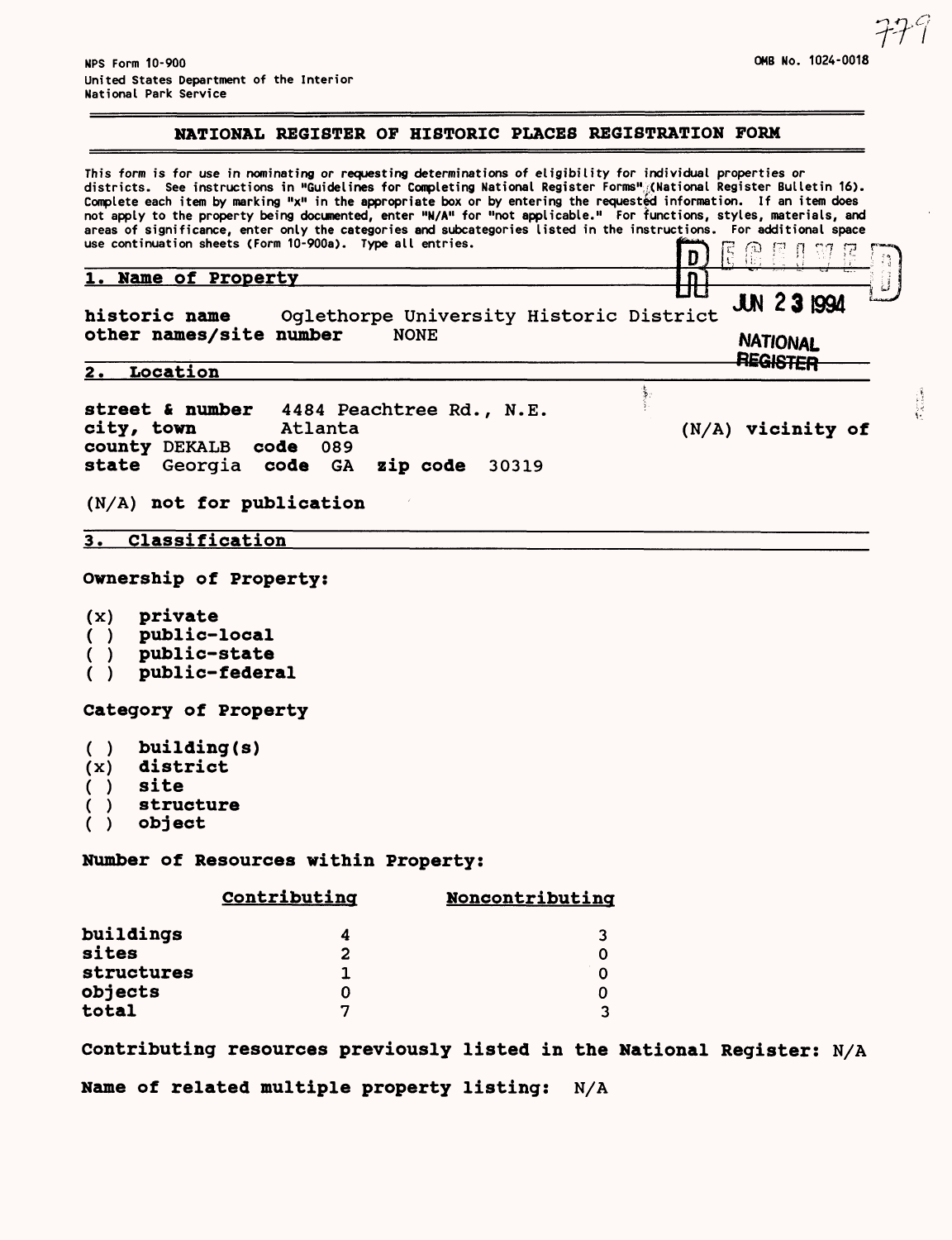Oglethorpe University Historic District DeKalb Co., Georgia

# 4. State/Federal Agency Certification

**As the designated authority under the National Historic Preservation Act of 1966, as amended, I hereby certify that this nomination meets the documentation standards for registering properties in the National Register of Historic Places and meets the procedural and professional requirements set forth in 36 CFR Part 60. In my opinion, the property meets the National Register criteria. ( ) See continuation sheet.**

Signatu

Elizabeth X 'Lyon State Historic Preservation Officer, Georgia Department of Natural Resources

**In ay opinion, the property ( ) Meets ( ) does not Meet the National Register criteria. ( ) See continuation sheet.**

**Signature of commenting or other official Commenting or other official Commenting or other official Commenting or other official Commenting or other official Commenting or other official Commenting or other official Comme** 

**State or Federal agency or bureau**

# 5. National Park Service Certification\_\_\_\_\_\_\_\_\_\_\_\_

**I, hereby, certify that this property is:**

**()6 entered in the National Register**

**( ) determined eligible for the National Register**

**( ) determined not eligible for the National Register**

**( ) removed from the National Register**

**( ) other, explain:**

**( ) see continuation sheet**

**Signature, Keeper of the National Register Date**

**Dat** <u>| 6 |</u>

M- iK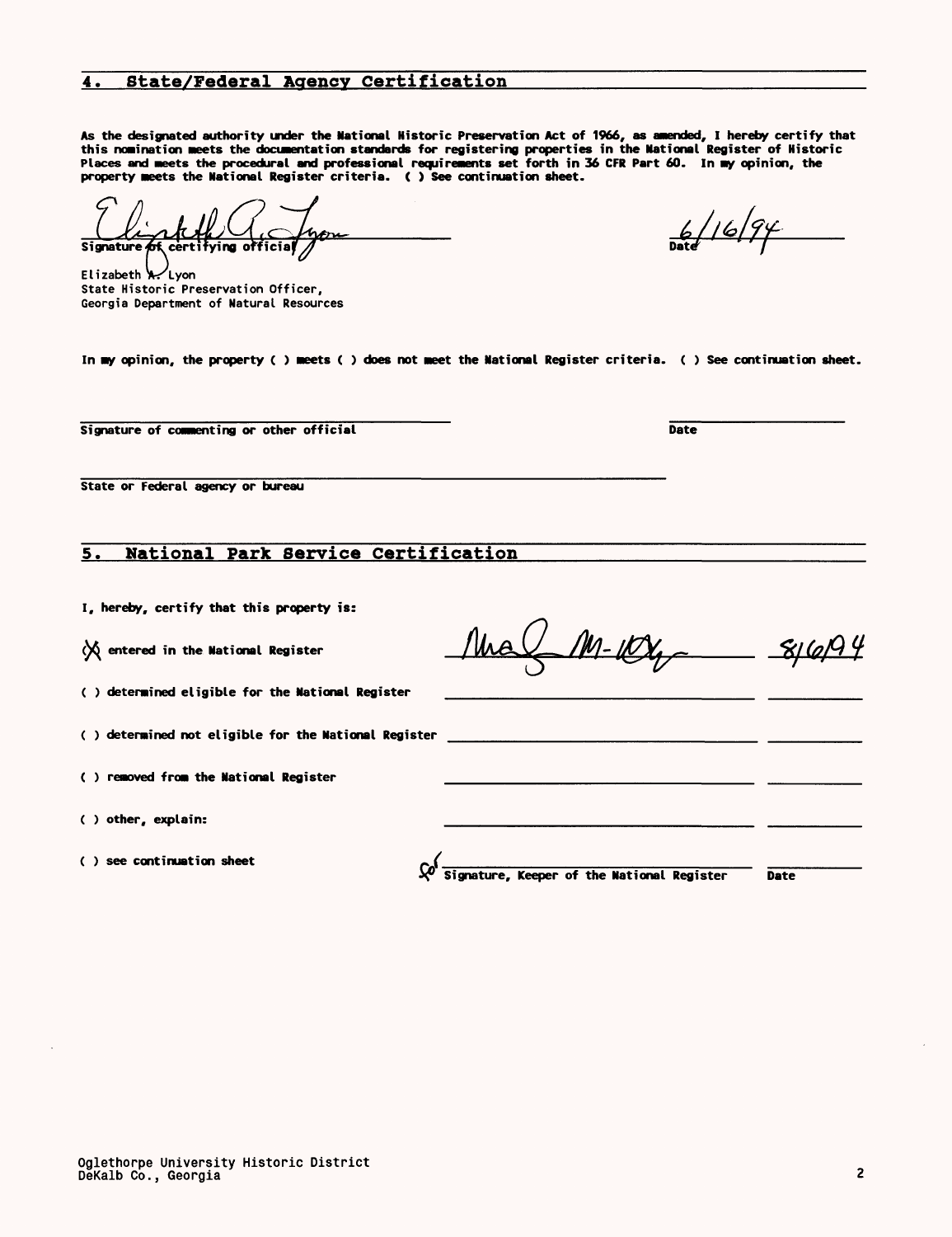## 6. Function or Use

#### Historic Functions:

Education/college

## Current Functions:

Education/college

# 7. Description

## Architectural Classification:

LATE 19TH AND 20TH CENTURY REVIVALS/Late Gothic Revival\Collegiate Gothic

Materials:

| foundation | Granite and masonry                                |
|------------|----------------------------------------------------|
| walls      | Granite and masonry with limestone trim            |
| roof       | Tar and gravel system; variegated slate shingles   |
| other      | Leaded glass moldings; steel and hollow tile frame |

# Description of present and historic physical appearance:

The historic core of the Oglethorpe University campus is the Oglethorpe University Historic District. It presents the distinctive appearance of an English college along Peachtree Road in north Atlanta. Fronting Peachtree Road are, from right to left, Phoebe Hearst Memorial Hall, a landscaped quadrangle, the Lupton Hall with its clock tower, and the Hermance Stadium facade. At the end of the quadrangle in the distance is Lowry Hall, now the new Philip Weltner Library. All academic halls are gabled 2-1/2 story buildings with basement levels with visible windows.

Since Georgia is "stone country," Oglethorpe University was mainly constructed of high quality blue granite, quarried in Elberton, Georgia. The irregular cuts of stone are cemented with masonry. Indiana limestone was used to trim the portals, windows, and copings. Decorative angels and gargoyles also are made of limestone. The fenestration is markedly gothic with limestone tracery and lead moldings holding individual glass panes in place. Each academic hall bears some sort of inscription, written by Thornwell Jacobs, carved into the limestone over the entrance portals. Jacobs' inscriptions are also carved on panels above the windows to Hermance Stadium. The various cornerstones are marked also. The roofs of the academic halls have center sections which are flat and scarcely discernible. The main appearance of the roofs are steep slopes which extend down to the eaves of the long sides of the buildings. This section is covered with heavy variegated green slate shingles. Traverse gables and dormer windows intersect this portion of the roof. The dormers are executed in limestone which sets them off against the green slate. The overall impression is one of sturdiness and Oglethorpe University was declared a Civil Defense fallout shelter in the early 1960's. The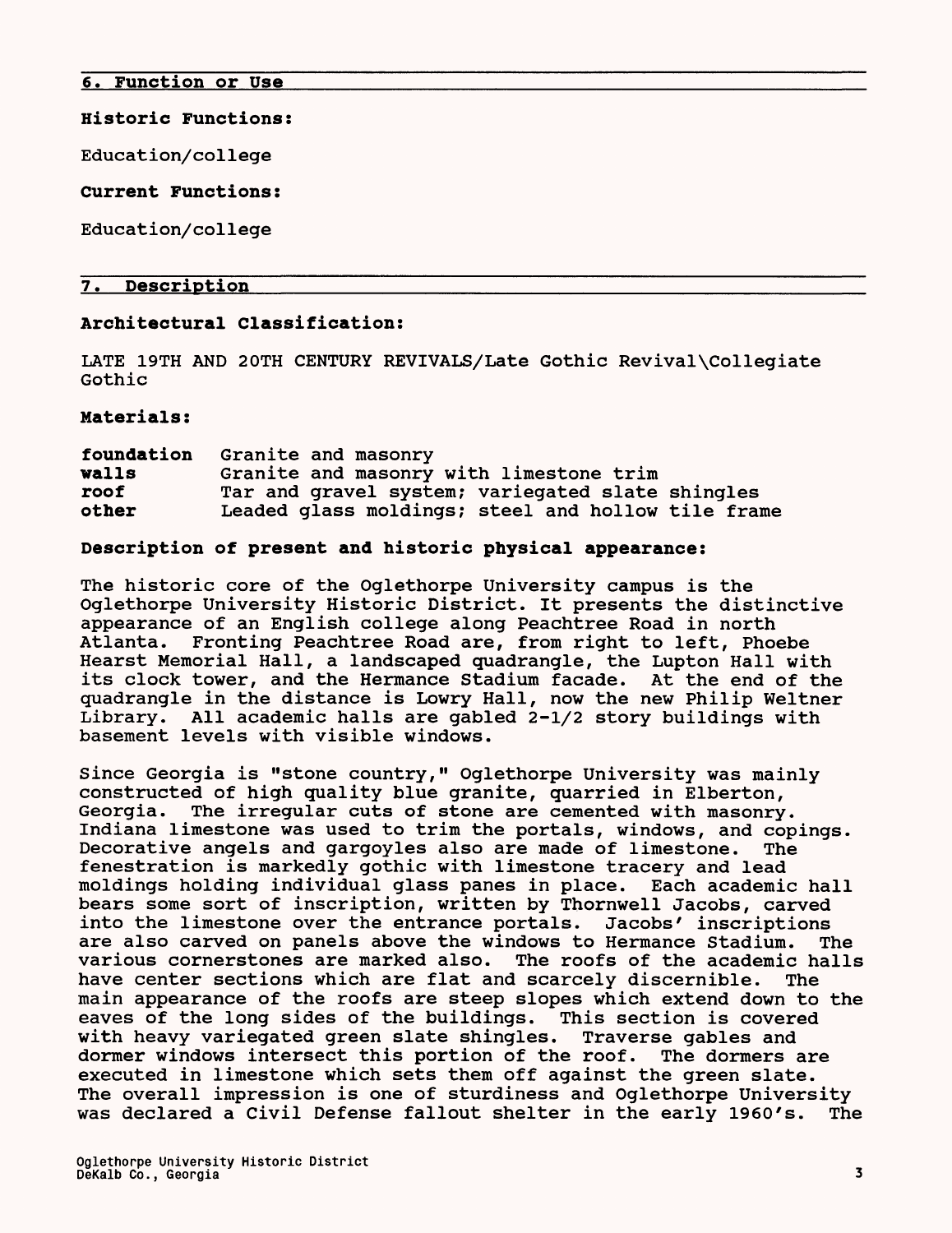National Register of Historic Places Continuation Sheet

Section 7

familiar black and yellow signs are displayed still at the doors of Phoebe Hearst and Lupton Halls.

The historic district of Oglethorpe University was completed by 1929. A photograph of the campus taken from the Peachtree Road angle in the 1930's demonstrates clearly that essential architectural integrity has been maintained. The exterior of the granite buildings has scarcely changed and has been cleaned periodically. In the 1970's some changes were added, executed in granite, that match the motif of the campus. A wrought iron fence set in granite was constructed around part of the perimeter of the campus. The fence seals off the original landscaped entrance driveway, between Hearst and Lupton Halls. The new entrance, between Lupton Hall and Hermance Stadium, is marked by a granite security gatehouse, the MacConnell Gatehouse erected in 1987, executed in collegiate gothic design. Flags festoon the gatehouse and the top of the stadium. (Originally there was a flagpole on the university quadrangle.)

Judging from older photographs, the quadrangle is no longer as lush as it once was, but still gives the resemblance of an English garden. Inside the fence there is a perimeter road that leads to a newer part of the campus, outside of the historic district because it contains relatively new, non-historic buildings. Outside the fence and facing Peachtree Road is a handsome sign with a granite foundation, which proclaims "OGLETHORPE UNIVERSITY Founded 1835." By 1992 the campus frontage had been shortened considerably due to the extensive widening of Peachtree Road.

Across Peachtree Road from the campus (and outside the historic district) the landscape has changed dramatically. Here the Oglethorpe University train station, completed by 1919 and designed by Morgan and Dillon to match the campus, once stood. The building was demolished in the 1970's to make way for MARTA, the rapid transit system. A rapid transit sound wall and MARTA tracks between Brookhaven and Chamblee stations now parallel the still used Southern Railway track area.

#### INDIVIDUAL HISTORIC BUILDINGS

#### Phoebe Hearst Memorial Hall

As one faces the historic district of Oglethorpe University from Peachtree Road one sees farthest to the right PHOEBE HEARST MEMORIAL HALL. Originally named "Administration Building", this hall was built in 1915. In 1947 it was rededicated and given its present name in honor of the mother of publisher William Randolph Hearst (1863-1951), an Oglethorpe benefactor.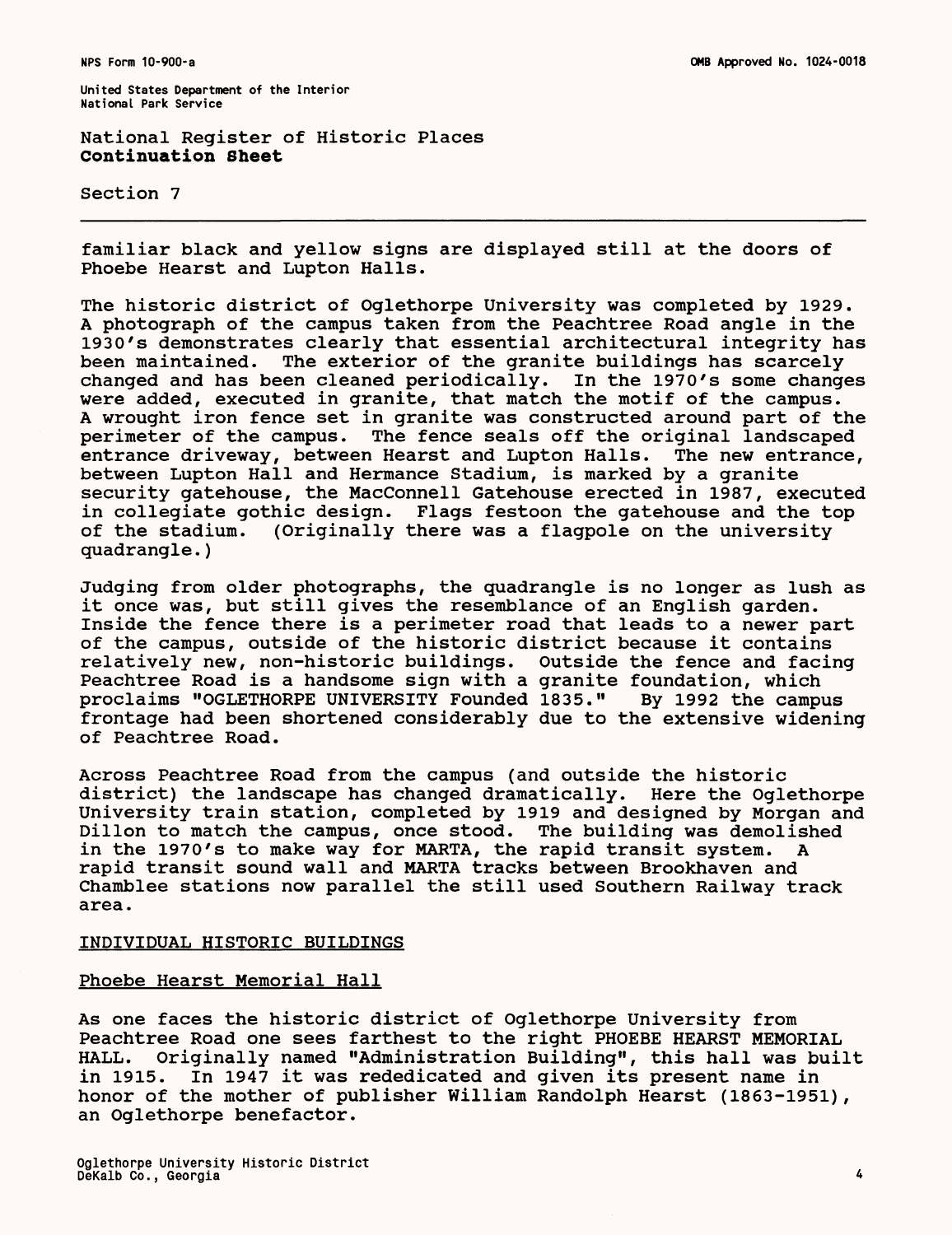National Register of Historic Places **Continuation Sheet**

Section 7

Hearst Hall is the only historic campus building without a tower form. Its roof line is expressed with gables on the corners and dormers in between. There are a variety of window treatments with some doublehung arrangements and others set into intricate arched tracery. This first building was originally designed to be all-purpose in its function, according to floor plans in the 1919 Bulletin of the university. On the lower level was a dining hall and storage rooms. On the first floor were classrooms and laboratories primarily. The top two floors were for student dormitory rooms.

The entrance to Hearst Hall is a heavy recessed gothic arch, situated off center on the right of the building as one approaches it. Directly inside is the Great Hall, designed as a large living room for students and faculty. It resembles an English country manor, and remains much the way it was in 1915. The Great Hall features beautifully detailed oak panelling, a tile floor, and an impressive staircase. The room is supported by wooden polygonal columns which are stained to match the panelling. A main feature is a handsome limestone trimmed fireplace against the back wall. Over the mantle hangs a replica of the only contemporary portrait of James Oglethorpe (1696-1785), the Founder of Georgia and the school's namesake. A projecting window bay off the room extends the gathering area. This bay area was originally the university registrar's office. Off the front part of the Great Hall is a handsome seminar room with a brick fireplace and oak bookcases with glass doors. This room was originally the office of Dr. Thornwell Jacobs (1877-1956), founder of the reconstituted Oglethorpe University.

Directly under the Hearst Hall entrance steps, in the basement of the building, is the much publicized Crypt of Civilization. This sealed chamber is the first multi-millennial time capsule ever conceived and one of the largest in the world. It was a scientific effort to preserve for posterity a complete cross-view of daily life in the twentieth century as well as an encyclopedic depiction of civilization since the time of the ancient Egyptians. The chamber was ceremonially sealed in 1940. It is behind a hugh stainless steel door about 14 It is behind a hugh stainless steel door about 14 feet high. The door holds a stainless steel plaque with instructions that the Crypt is not to be opened until the year 8113 A.D. The Crypt door no longer presents a massive appearance because of a lowered ceiling. Ostensibly the chamber is in the exact same condition as in 1940, when the Crypt was sealed. The Crypt of Civilization is so unique and singular that it will be detailed elsewhere.

Other than the Crypt of Civilization and the Great Hall, Phoebe Hearst Memorial Hall has been extensively remodelled since the 1970's. the lower level near the Crypt is the university bookstore. The first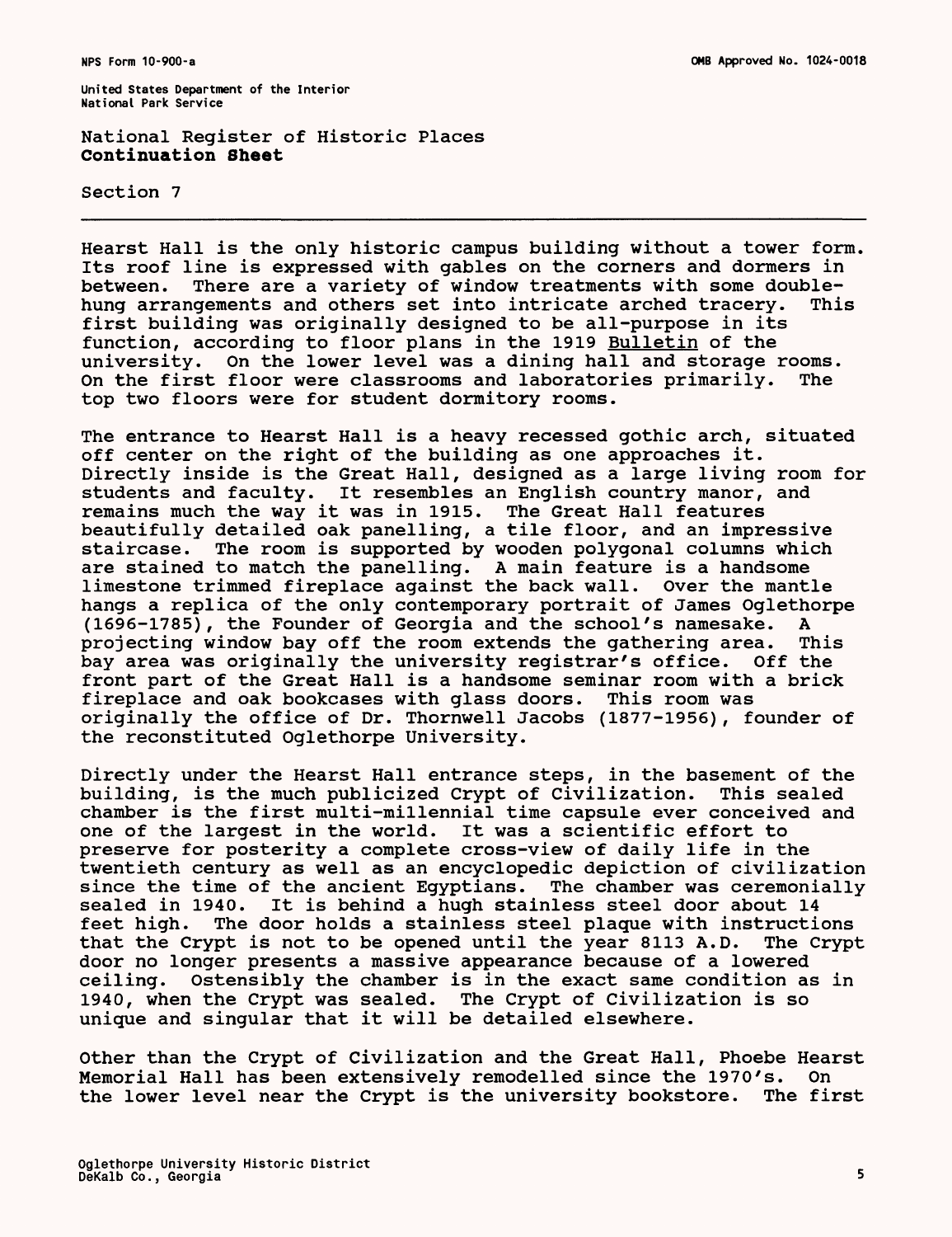National Register of Historic Places Continuation Sheet

Section 7

and second floors include mainly classrooms, and faculty offices are on the top floor.

# Lupton Hall

Directly across the landscaped quadrangle from Hearst Hall is LUPTON HALL. This second-oldest building on the campus was constructed to meet the growing needs of the revived Oglethorpe University. The donor for this building was John Thomas Lupton, a Coca-Cola bottler in Chattanooga, Tennessee. Lupton was a staunch supporter of Oglethorpe This is revealed in the correspondence between Mr. Lupton and Dr. Jacobs. In 1919 Lupton made an initial contribution of \$50,000 for a new building to honor his family. Lupton continued to pay installments as a building slowly evolved according to Jacobs' plan.

The building is unusual in that it was constructed in three separate vertical 2-1/2 story buildings which also have basement levels. Each section was used according to plan after completion. There are thus three separate entrances, and three separately dated cornerstones. The first was laid on June 30, 1920, in honor of J. T. Lupton's mother, Rebecca Catherine Lee Lupton. The Lupton generosity inspired another donor to contribute \$5000 for the building's most distinctive feature, a clock tower approximately 100 feet high with chimes. The two dials on the clock on the north and east faces of the tower are illuminated at night. The top of the tower has fortress battlements. The Lupton Hall tower clock is unique in Atlanta. In 1972 the Lupton Hall bell system was augmented by the addition of a newly-cast 30 bell carillon, cast in the Netherlands. At the time it was reportedly one<br>of the world's ten working carillons. It is played at commencements of the world's ten working carillons. and other ceremonies. An octagonal tower flanks the square bell tower just to the south of the east facade. It rises slightly higher than the bell tower and has the same battlement form.

The second cornerstone of an evolving Lupton hall was laid on April 4, 1925. It was dedicated to J. T. Lupton's son, Carter Lupton. In the second section were located classrooms and the Oglethorpe University Press. It was one of the first collegiate press operations in the Deep South. It was directed by Dr. Jacobs who had learned the printing trade during his boyhood. Between 1926 to 1943 the Press printed numerous books and informational bulletins of high quality production. Almost all are extant in the University archives today and serve as excellent original sources.

The third cornerstone of Lupton Hall was laid on August 26, 1925. It was dedicated to J. T. Lupton's wife, Elizabeth Lupton. This section's entrance leads into an attractive 300 seat auditorium with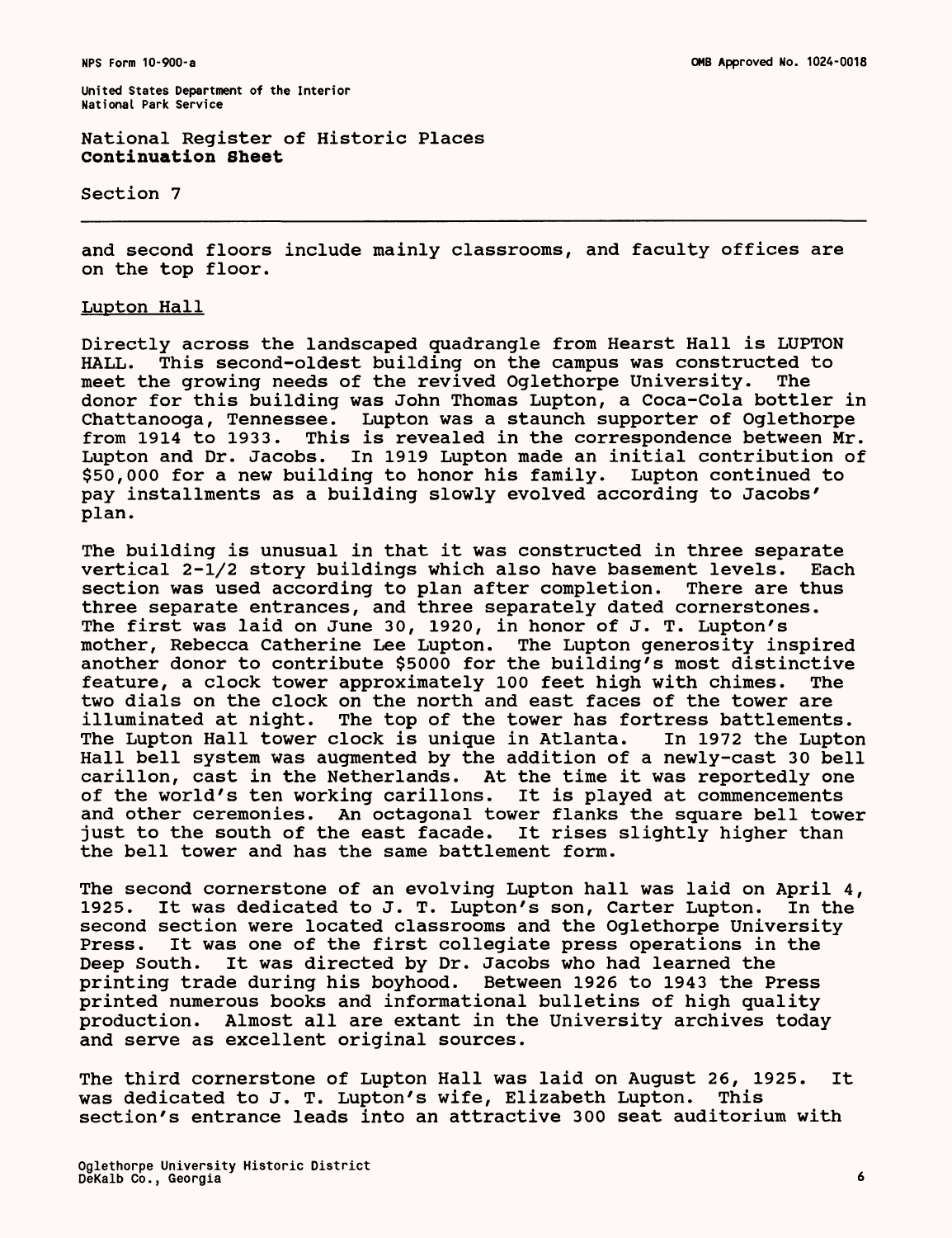National Register of Historic Places **Continuation Sheet**

Section 7

the original oak trimmed stage. A lowered, acoustic-tile ceiling now covers the original oak trimmed beams. The auditorium is still frequently used for plays and concerts. Originally Lupton Hall's third part lower level was used as an "athletic section." It had a gymnasium, showers, and one of the University's two indoor swimming pools. Classrooms were on the second floor. The top floor was used for dormitory rooms. Today they have only slight modifications and serve as faculty offices. A large lavatory on the top floor reflects its old dormitory function.

By 1926 the three sections of Lupton Hall were completed into a unified gothic structure approximately 60 x 180 feet in size. Outside fenestration, like at Hearst Hall, is varied. The building features unusually large double-hung windows set in limestone frames. Lead moldings divide the panes into approximately 6x8 feet panels. There are also bay windows on the east and west facades. Thornwell Jacobs called Lupton Hall with its clock tower his "triple dream come true" and the "finest college building in the south." The James E. Oglethorpe crest can be found in the leaded glass exterior doors. In the entrance of the first section of Lupton Hall is a room originally designed to be the crypt for Oglethorpe's remains, were they to be brought to Georgia from England. It is now an office.

Today Lupton Hall's first two floors are primarily used for administrative offices. The first floor was once the library. It still has a limestone trimmed fireplace and polygonal columns supporting a high ceiling. All features reflect that the space was once used as a reading room. Visitors to Lupton Hall almost invariably get lost when they enter and leave the building, with its three sets of stairs, since not all sections of the horizontal interior floors are connected with hallways, the building's interior has an idiosyncratic quality that is often noted.

#### Hermance Stadium

To the left of the Lupton Hall bell tower (as one faces the hall from Peachtree Road) is another landmark, HERMANCE STADIUM, also fronting Peachtree Road. In 1919 F. W. Woolworth Co. executive Harry Hermance pledged \$50,000 for the construction of the first section of an "athletic stadium and Greek theatre." On May 29, 1926 the cornerstone was laid. On October 26, 1929 the first section was formally dedicated in a football game against the University of Dayton. (In the 1920's and 1930's Oglethorpe competed against major colleges, including Georgia Tech and the University of Georgia, in baseball and football.)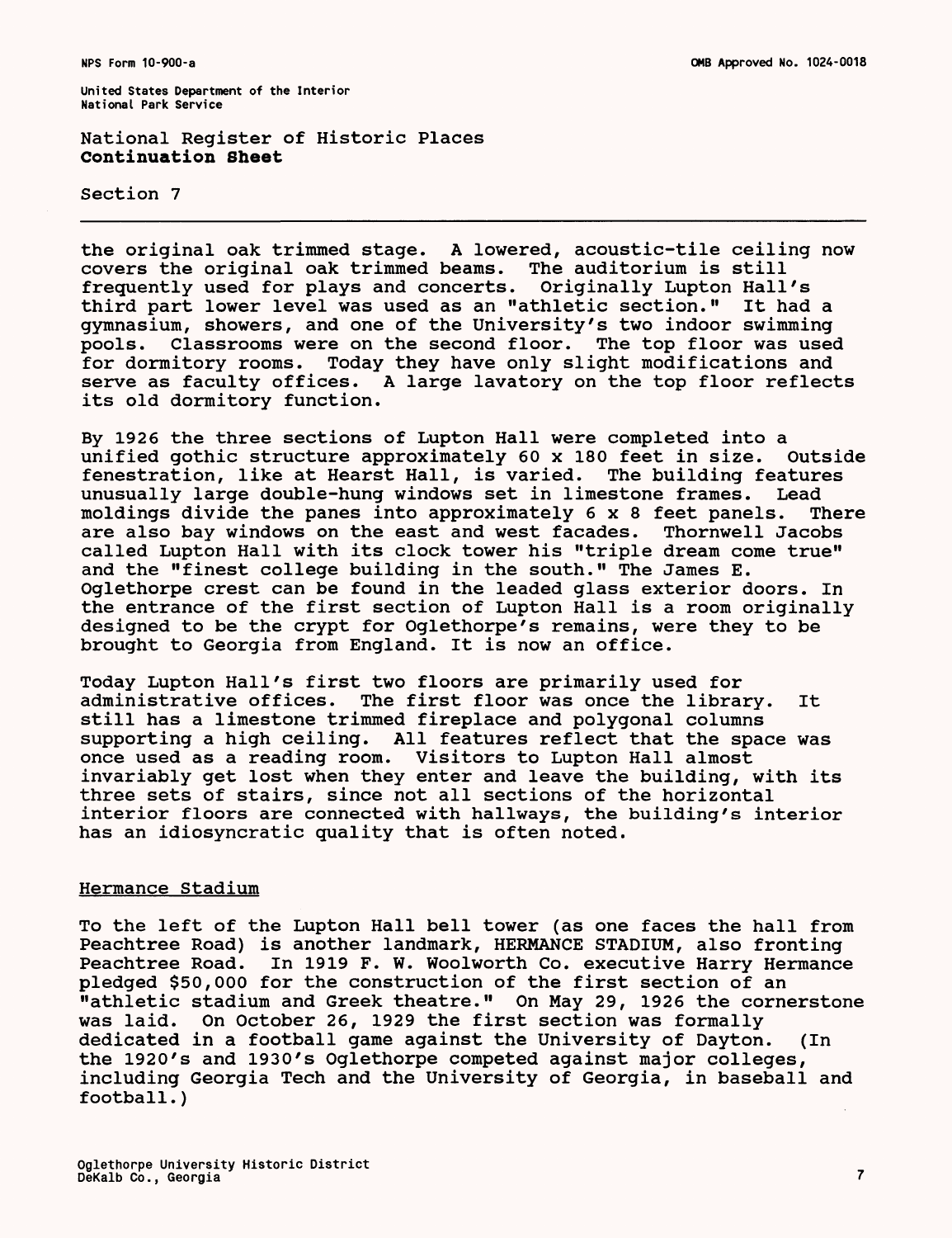National Register of Historic Places **Continuation Sheet**

Section 7

Dr. Thornwell Jacobs envisioned an athletic arena resembling the "Roman Colosseum made of granite." The initial section of about 5000 spectators capacity was to be the first of seven other parts that would form a unified "bowl." This plan was never realized after Hermance lost his entire fortune in the Stock Market Crash of 1929.

Hermance Stadium was not part of the original Morgan and Dillon design for the Oglethorpe campus. But the architects did design a highly<br>unusual stadium in gothic design that matches the academic halls. The unusual stadium in gothic design that matches the academic halls. existing stadium's exterior is constructed of blue granite with limestone trim. The facade is a series of arches separated by buttresses. The four central arches have stone-carved inscriptions over them. The inscriptions express Thornwell Jacobs' philosophy on athletic endeavor. The eave is expressed as battlements which match the Lupton Hall towers.

The interior of the stadium is constructed of stair style seating made of rubble cement. The stadium crowns a natural amphitheater that was originally covered with virgin forest. The grassy field has been markedly improved since 1991, when baseball was reestablished at Oglethorpe. The diamond is "redbrick" hard dirt and the grass outfield is verdant. A new home run fence was constructed in 1992.

# Lowry Hall - Philip Weltner Library

From Peachtree Road if one looks between the Lupton Hall clock tower and Hearst Hall, one sees a gothic building, LOWRY HALL, set apart at the far end of the guadrangle. The building was named after Emma Markham Lowry. She was the wife of Robert Lowry, a prominent member of the Atlanta business community. He served as president of the Lowry Banking Co. and the Atlanta Home Insurance Co. This academic hall was built in 1926 to house the School of Commerce. The top floor held dormitory rooms. When Lowry Hall was completed, the Oglethorpe University Press was moved from Lupton Hall to the new building. Later the building was converted to a science facility with chemistry laboratories. In the 1970's it became the library.

The first drawings of Lowry Hall show that the building was to extend further north which would have placed the entrance in the center of the facade. For decades the entrance portal was on the east facade about one-third the distance from the right extreme. Lack of funds meant that the building had to be used in an incomplete form.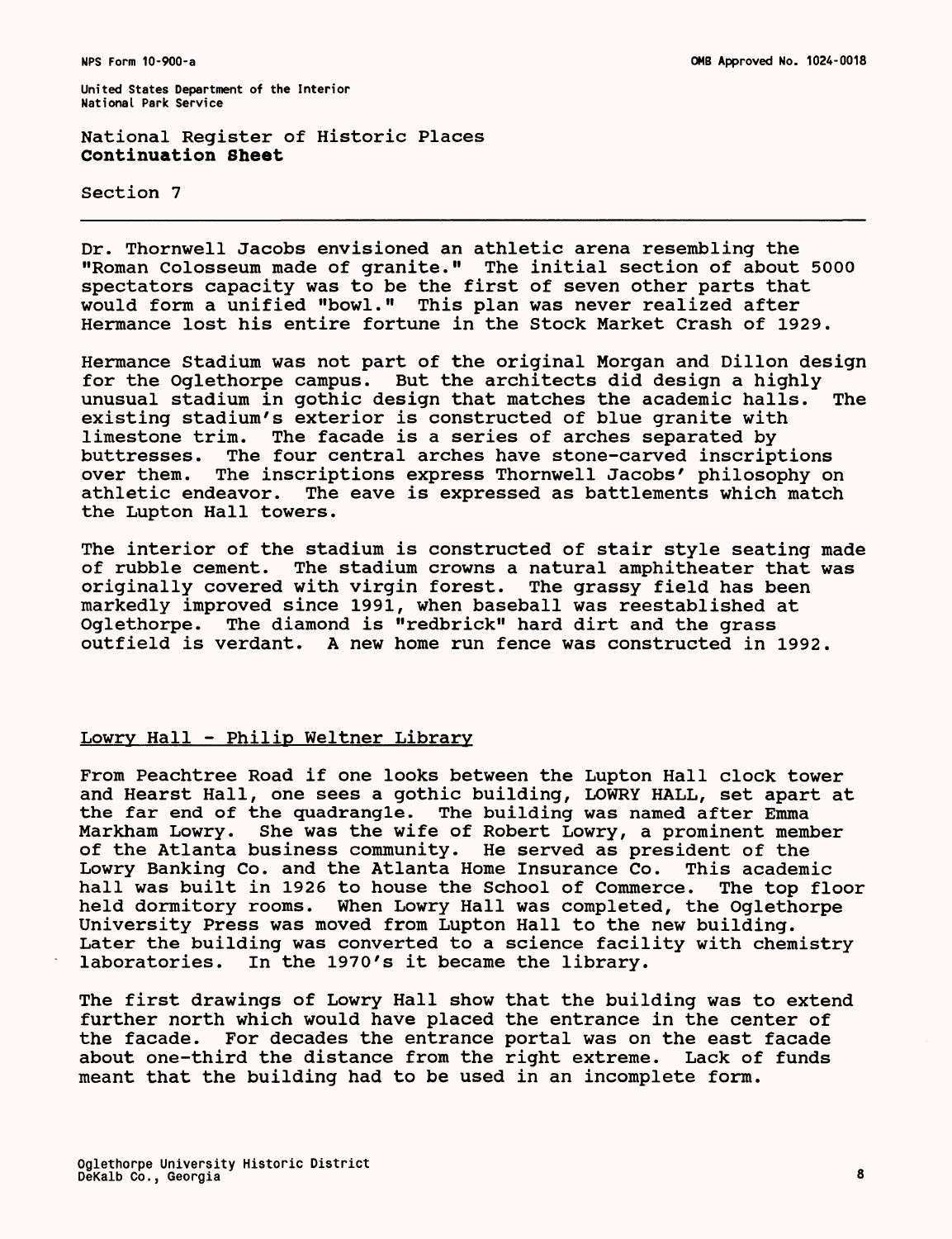National Register of Historic Places **Continuation Sheet**

Section 7

In 1991-92 Lowry Hall was remodeled and expanded considerably with the help of the R. W. Woodruff Foundation. A new cornerstone was added to help of the R. W. Woodruff Foundation. the new section. The cornerstone reads THE PHILIP WELTNER LIBRARY. It includes a formal reading room with an atrium, a glass enclosed reading room, and an after-hours reading room. The limestone tracery on the original rear facade, notably a decorative angel pediment, highlights the atrium of the attractive addition. On the third floor is the Oglethorpe Museum which opened in the fall of 1992. The new addition and library space was dedicated September 17, 1992. The extensive additions which are executed in granite and limestone with a slate roof match the original building almost identically. The additions have expanded the building so that the entrance portal, over which there is engraved LOWRY HALL, is now in the center of the building. Marking the new addition, which is scarcely discernible, is the cornerstone and a skylight.

The original and expanded appearance of Lowry Hall - Philip Weltner Library is expressed by gothic revival details similar to that of Lupton Hall. The entire building is dominated by an original tower form with battlements, which is now in the center of the academic hall. The library was named after Philip Weltner, the distinguished prison reformer and educator. As successor to the Oglethorpe presidency after Thornwell Jacobs in 1944, Weltner was one of the nation's leaders in the establishment of a general education "core" curriculum for which Oglethorpe received national recognition.

#### INDIVIDUAL NON-HISTORIC BUILDINGS

#### Faith Hall

Faith Hall was begun in 1941 as designed by the successor firm to Morgan and Dillon. Only one floor of the original design was ever completed. It was renovated in 1972. It houses the student health center, arts studios and lecture rooms on the upper level, that facing the quadrangle. On the lower level is the maintenance facility. It is considered non-historic due to its many changes.

## Goslin Hall

Goslin Hall was built in 1971 and is thus a non-historic building. It was built to be the science center, housing the science and psychology departments and laboratories.

MacConnell Gatehouse MacConnell Gatehouse was built in 1987 and is thus a non-historic building.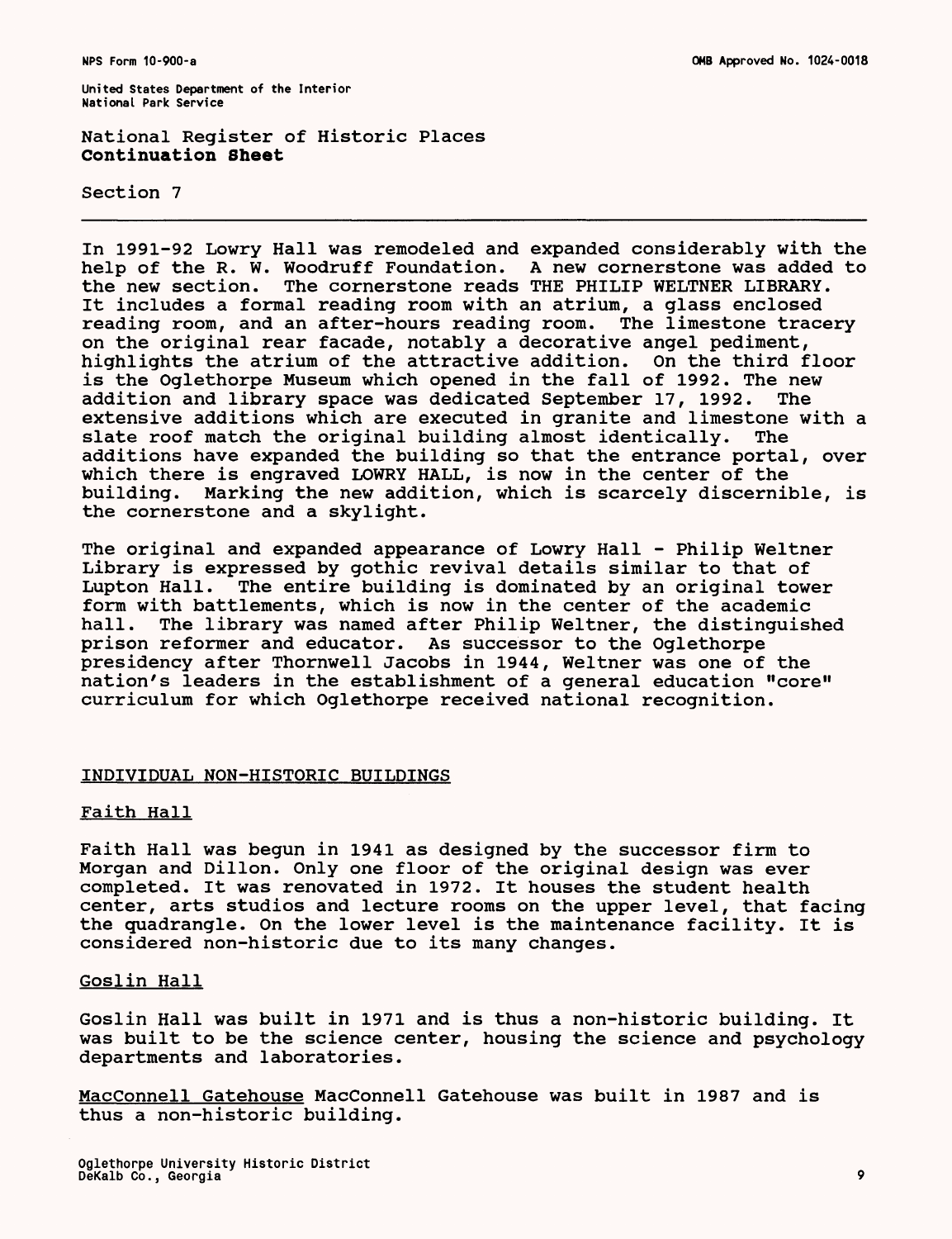National Register of Historic Places Continuation Sheet

Section 7

## LANDSCAPE PLAN

Unifying the academic halls in the Oglethorpe University Historic District is the landscaped academic quadrangle. It was designed in October, 1914 by landscape engineer Charles W. Leavitt, Jr. (1871- 1928) of New York City. The grassy quadrangle heightens the school's resemblance to an English college. The quadrangle is laid out on a central axis, starting with the old formal driveway to the campus. Now inside the security fence, the drive ends in a cul-de-sac between<br>Lupton and Hearst Halls. The drive has a planted island with two The drive has a planted island with two gothic lampposts on either end. The entrance is marked with a granite ashlar which reads "The Maud Jacobs Driveway 1920." It was named after Thornwell Jacobs' wife. However, because of the drive's distinctive shape it is known as "the Thermometer." This shape is especially apparent from an aerial view. On the quadrangle, sidewalks radiate from planted areas. Stretching from the driveway, the quadrangle's axis ends at the entrance facade of Lowry Hall - Philip Weltner Library.

The Oglethorpe University property is surrounded by Peachtree Road on the southeast; the landscaped Lanier Drive with a planted island on the northeast; Woodrow Way on the north; and Windsor Parkway on the southwest. The historic district fronts Peachtree Road. Of the fiv The historic district fronts Peachtree Road. Of the five streets surrounding the entire campus, three (Lanier, Woodrow, and Hermance) are named after significant figures from the history of Old Oglethorpe or the revived institution.

#### SUMMARY

In summary, the Oglethorpe University Historic District, especially the battlements of the Lupton Hall clock tower and Hermance Stadium, have remained as a singular appearance on Peachtree Road for over six decades. Thornwell Jacobs referred to the beautiful buildings as "the Silent Faculty" which would inspire students. At night the buildings are illuminated by floodlights, which gives a most impressive appearance. The Atlanta Georgian once remarked that the Gothic Revival designed halls were "built for the ages" and Oglethorpe University intends to maintain them as well as possible.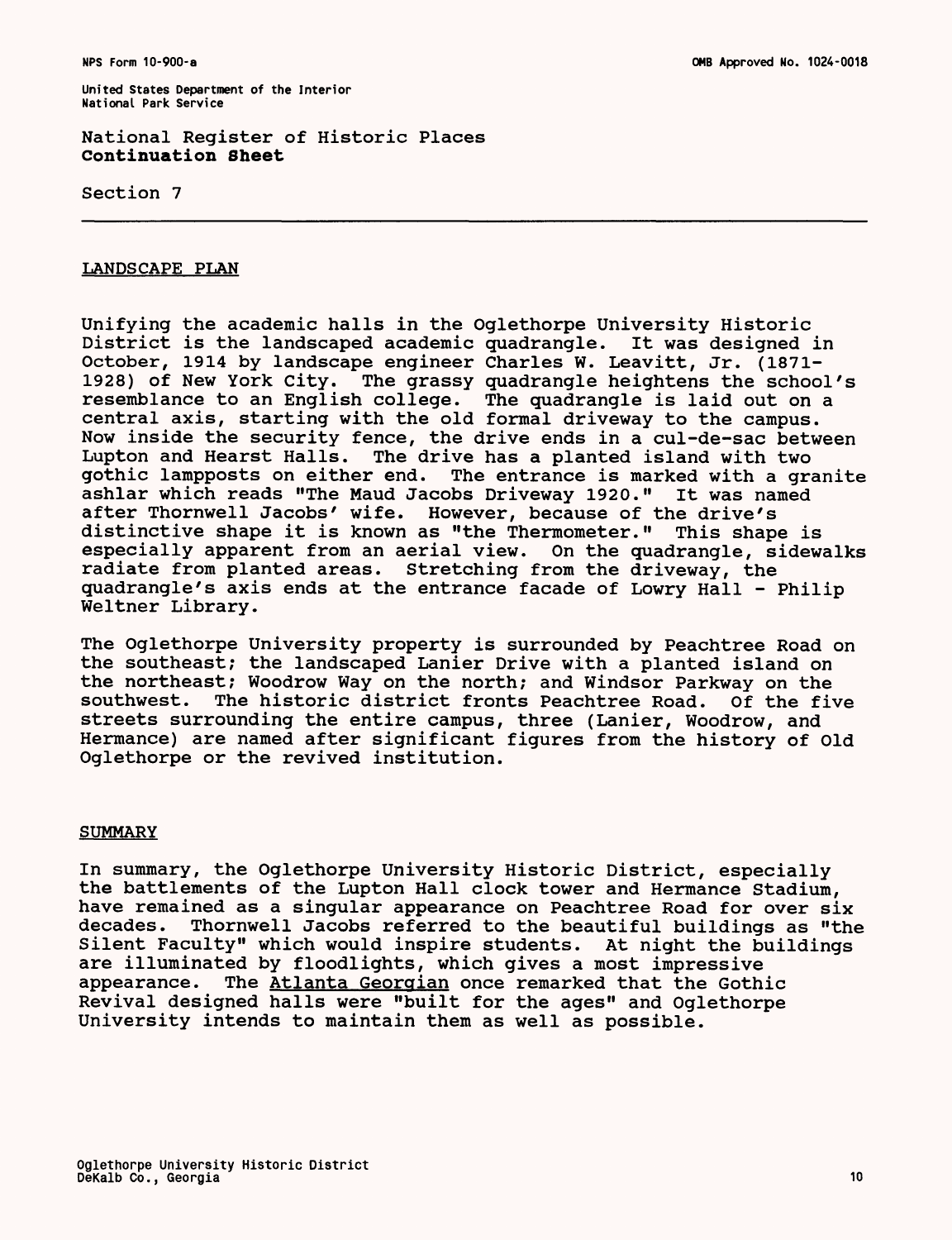**8. Statement of Significance**

**Certifying official has considered the significance of this property in relation to other properties:**

**(X) nationally ( ) statewide ( ) locally** 

**Applicable National Register Criteria:**

 $(X)$  A  $(X)$  B  $(X)$  C  $( )$  D

Criteria Considerations (Exceptions): (x) N/A

()A **( ) B ()C** ()D ()E ()P ()G

**Areas of Significance (enter categories from instructions):**

Architecture Education Landscape Architecture Social History

**Period of Significance:** 

1915-1943

## **Significant Dates:**

1915, Initial laying of cornerstone of revived Oglethorpe near Atlanta, GA 1919-1933, Philanthropic generosity of J.T. Lupton; Involvement in major intercollegiate athletics 1915-1929, Laying of cornerstones within campus historic district 1930, Bernard Baruch saves campus from foreclosure 1931-1934, Radio Station 1932 Governor Franklin D. Roosevelt at Oglethorpe for commencement address 1936, Crypt of Civilization in Scientific American 1940, Crypt of Civilization sealed

# **Significant Person(s):**

Dr. Thornwell Jacobs, minister, educator, and time capsule innovator, (included in the Dictionary of Georgia Biography)

**Cultural Affiliation:** 

**N/A** 

# **Architect(s)/Builder(s):**

Architects: Morgan and Dillon (Thomas H. Morgan and John Robert Dillon) of Atlanta Builder: George Clayton Landscape Architect: Charles W. Leavitt, Jr., of New York City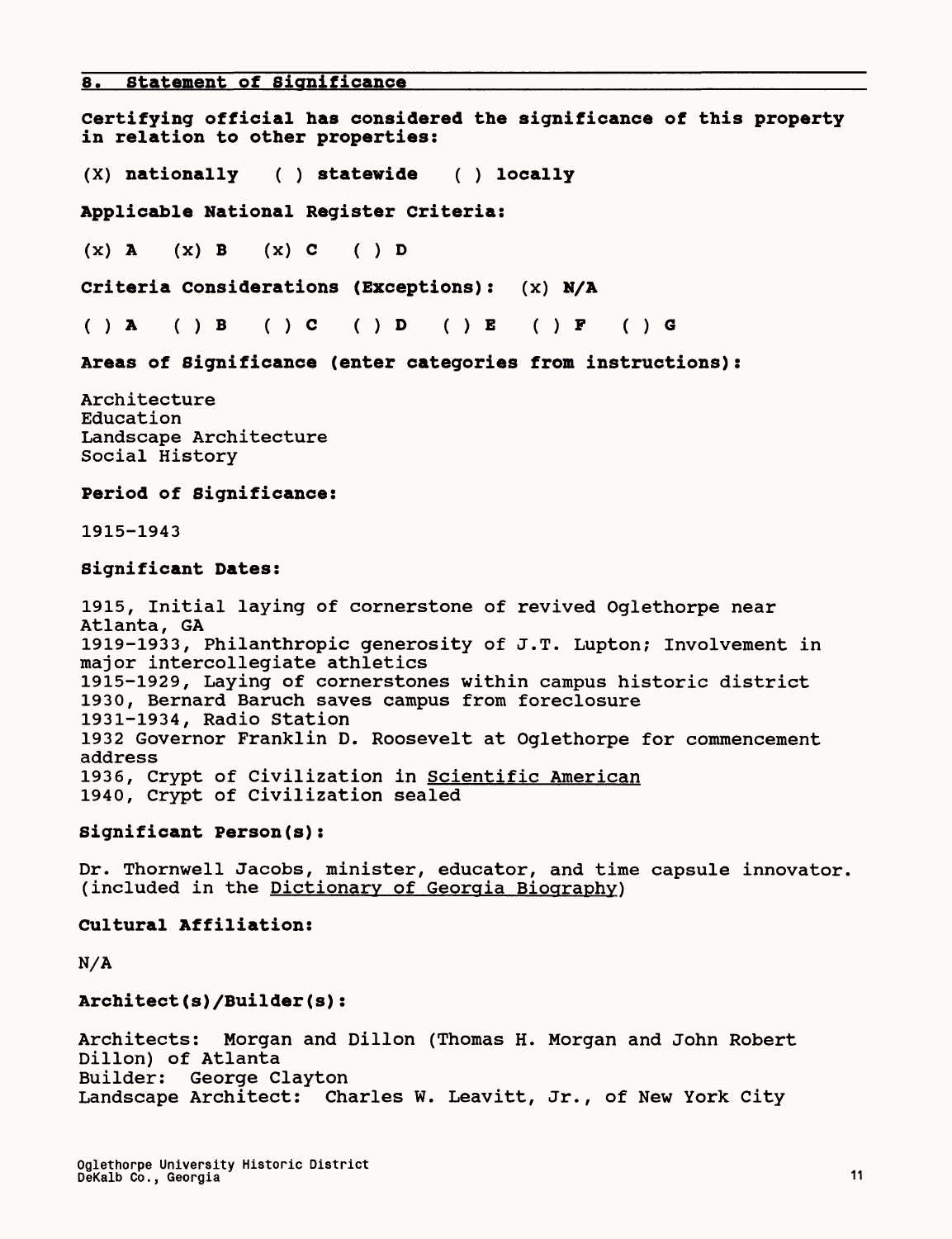National Register of Historic Places **Continuation Sheet**

Section 8

# **Significance of property, justification of criteria, criteria considerations, and areas and periods of significance noted above:**

## **Narrative statement of significance (areas of significance)**

The Oglethorpe University Historic District is significant in architecture as a good example of the use of the Late Gothic Revival\Collegiate Gothic style to create an early 20th century college campus reminiscent of an earlier English college. Native granite was used and still remains, as do many important details such as the Great Hall in Phoebe Hearst Hall; and the clock tower, interior columns, fireplace and theater of Lupton Hall. It is significant as a design of Morgan and Dillon, Atlanta's premier architectural firm at the time. Thomas H. Morgan was one of the founders of Georgia's AIA chapter and of the State Board of Certification of Architects. Their entire plan was never carried out.

The campus is significant in education because the school represents a movement to revive an earlier antebellum college established near Milledgeville (then Georgia's capital) under Presbyterian auspices by reviving and relocating it to the metro-Atlanta area (the current state capital), where there was a great need for a liberal arts school for white men. This came about due to the pioneering efforts of Dr. Thornwell Jacobs (1877-1956), a landmark educator, who in 1912 began the campaign and secured the support of 42 Atlanta civic leaders to found a school, preceding Emory University and others. During Dr. Jacobs' presidency, the school was known for athletics, notable philanthropic support from such luminaries as William Randolph Hearst, and giving many honorary degrees including ones to President Franklin D. Roosevelt and Amelia Earhart. It was also the first school to house a time capsule and has remained as the headquarters for time capsule information ever since.

The district is significant in landscape architecture because it is a documented work of Charles W. Leavitt, Jr., of New York City. He is a nationally-known landscape engineer who is listed in the National Park Service's new Pioneers of American Landscape Design. The main surviving elements of Leavitt's 1914 plan (in conjunction with the architectural firm of Morgan and Dillon) include the front entrance drive with its thermometer shape, the layout of the three historic buildings and the placement of the stadium, the quadrangle itself, and the campus' frontage on Peachtree Road, which created the "silent faculty" of which Dr. Jacobs often spoke. All of the main features in the 1914 plan have survived and are being maintained.

The campus is significant in social history because it contains, in the basement of Hearst Hall, the world's first attempted large time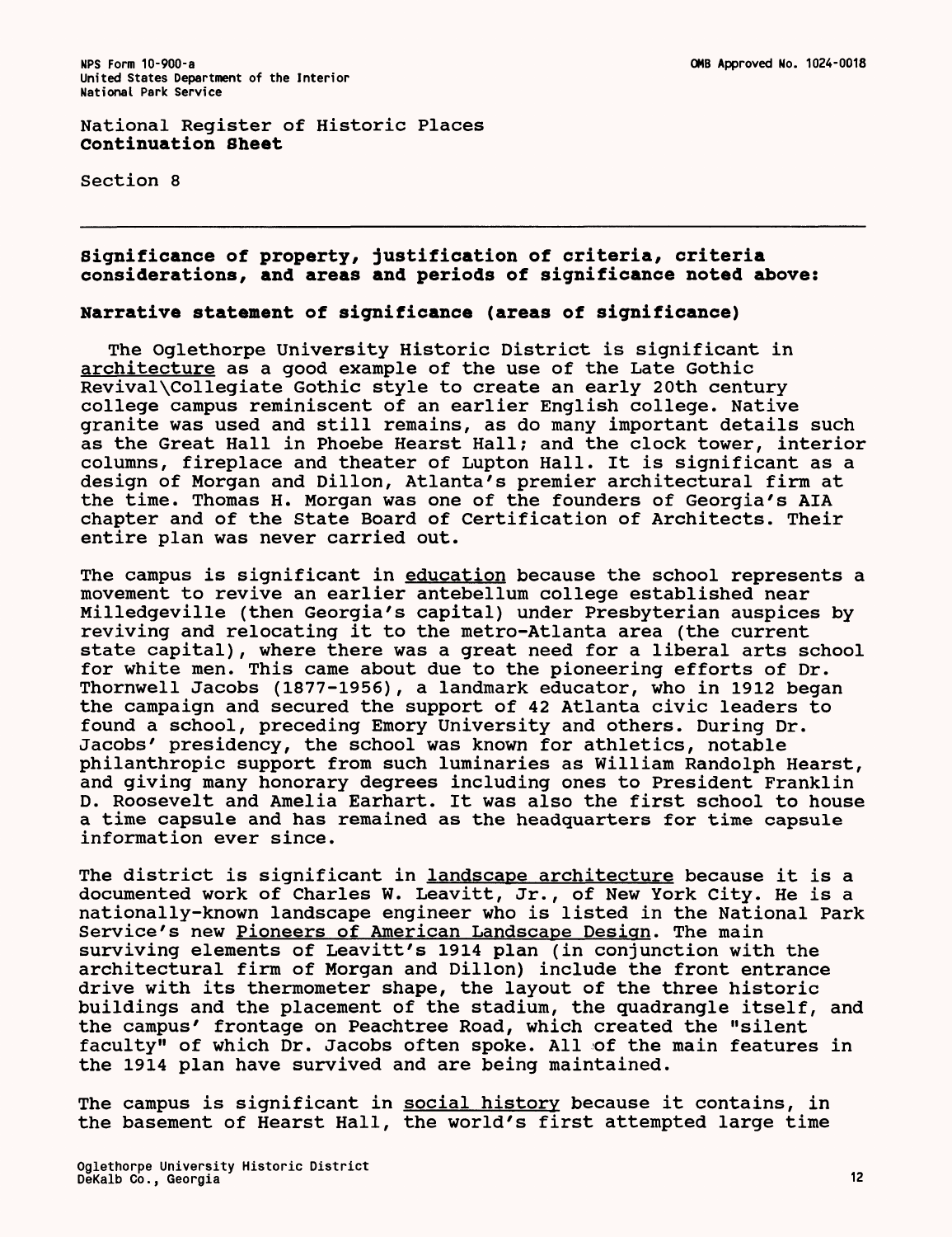National Register of Historic Places **Continuation Sheet**

Section 8

capsule, often said to be a museum of popular culture of the era. Known as the Crypt of Civilization, it was described in the **Guinness Book of World Records** (1990 edition) as "the first successful attempt to bury a record of this culture for any future inhabitants or visitors to the planet Earth." It differed from earlier time capsules and corner stones from its sheer size, and remains today both one of the largest as well as the most extensive one ever built. It is the only historic time capsule of its size in the United States. Sealed in 1940, it is set to be reopened in 8113 A.D. Oglethorpe University has long been the source for Time Capsule information and currently is headquarters of the International Time Capsule Society founded in 1990. The Crypt of Civilization is featured in the Encyclopedia of Library Information and Science (1988) in which Dr. Jacobs is called the "father of the modern time capsule". He is credited with the idea of a major time capsule, although he did not invent the term. He announced his idea in 1935 and it was published in Scientific American in November, 1936. The capsule is a 20 foot long, 10 foot high chamber with granite walls. The capsule's contents are described in many works and consist of common articles of everyday life as well as collections of "ancient works", that is over 800 books on microfilm, and scale drawings of inventions, photographs, and motion pictures. An analysis of these can be found in "Modern Time Capsules" in Library and Culture, Summer 1992.

#### **National Register Criteria**

The Oglethorpe University Historic District meets National Register Criterion A because it is part of the broad patterns of American history as a center for higher learning, being specifically reconstituted in 1915 in Atlanta, the state capital, to continue the tradition of an earlier, Presbyterian supported private school for men. Given the times, this meant white men, but was supported by many prominent financial backers in Atlanta and elsewhere, since there was felt to be a need for a men's liberal arts college in the state's capital. It also meets this criterion because of the Crypt of Civilization, the large "time capsule" sealed in 1940. The announcement of its planning in 1936 by university president Thornwell Jacobs set of the modern American time capsule movement. When it was sealed in 1940 with a large amount of American history and memorabilia in it, including much related to the 1930s, it remained until recent times the largest time capsule chamber. It still remains the largest historic time capsule in America and the product of the first idea of creating such a statement of our civilization.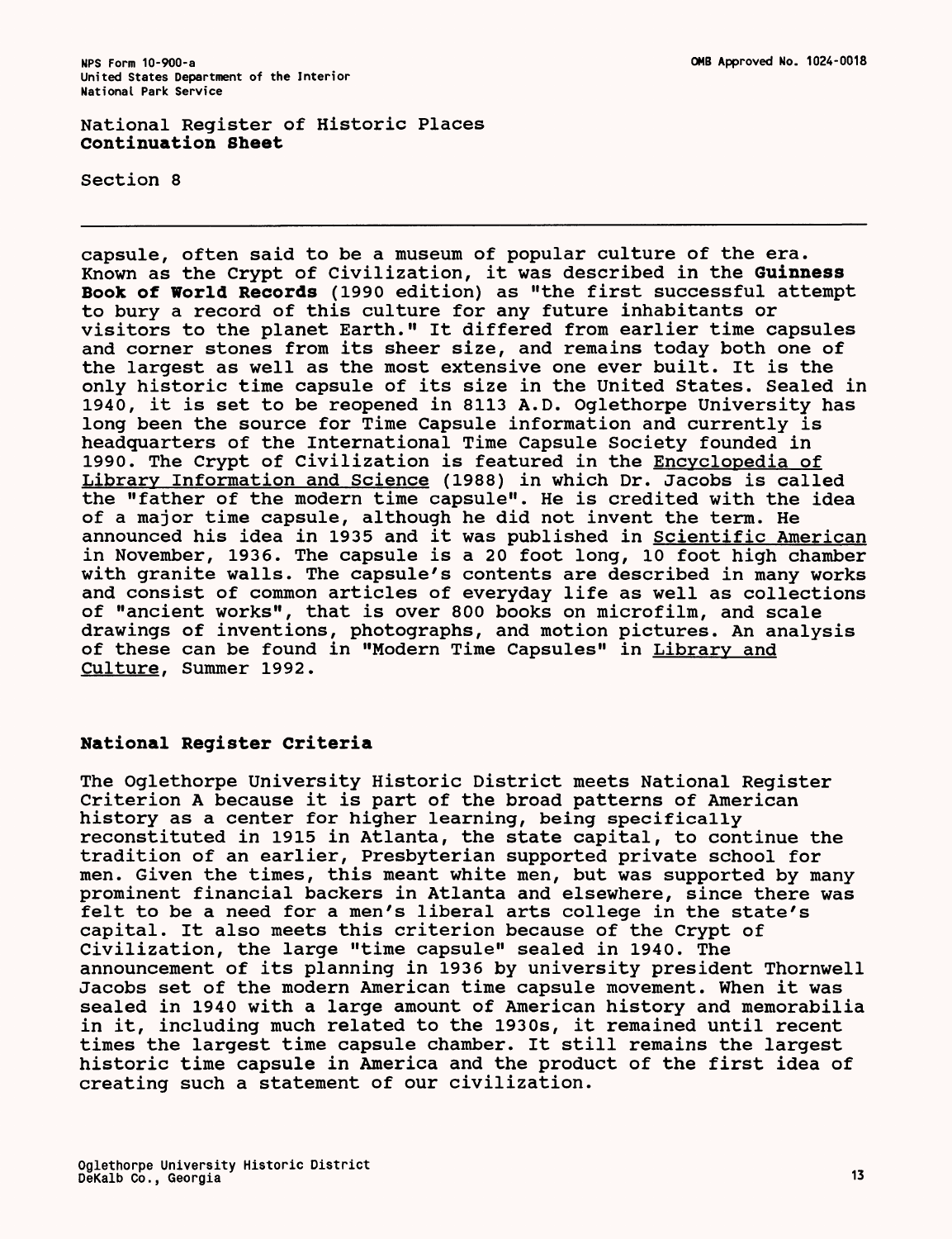National Register of Historic Places **Continuation Sheet**

Section 8

Oglethorpe University Historic District meets Criterion B because it is associated with the lives of significant persons in our past.

The person most associated with the revived Oglethorpe University is Dr. Thornwell Jacobs, the founder and first president. Born in 1877 in Clinton, South Carolina, Jacobs was from a significant family in southern higher education. His father, William P. Jacobs, founded Presbyterian College, still active in Clinton, S.C.

Engraved on his tombstone in Clinton, South Carolina, are the two achievements for which Dr. Thornwell Jacobs most wanted to be remembered: he refounded Oglethorpe University and originated the Crypt of Civilization. Indeed, many of the achievements of Jacobs' career, particularly his own associations with philanthropists, are related to the history of Oglethorpe University. Time capsule expert William Jarvis of Washington State University in his monograph in the Encyclopedia of Library and Information Science (1988), has called Jacobs the "father of the modern time capsule," and perhaps for this<br>he is most famous. The life of Thornwell Jacobs merits articles in The life of Thornwell Jacobs merits articles in The Dictionary of Georgia Biography (1983) and the National Cyclopedia of American Biography (1935).

The Oglethorpe University Historic District meets Criterion C because the property embodies the distinctive characteristics of Late Gothic Revival\Collegiate Gothic architecture and the sound method of construction possesses high artistic values.

The four intact buildings on the Oglethorpe campus are good examples of Collegiate Gothic architecture on a southern college campus. The extraordinary use of local materials and superior craftsmanship make Oglethorpe University an enduring architectural and historic resource. The campus is significant regionally because it was the work of the prominent Atlanta architectural firm of Morgan and Dillon. Thomas Henry Morgan, senior member of the firm, was founding president of the Atlanta Chapter of the American Institute of Architects and founder of the State Board of for the Examination, Qualification, and Registration of Architects. He was the first registered architect in Georgia. He was also architect of the granite Burns Cottage (1911) (NR). With Morgan's partner John Robert Dillon, their firm designed several Atlanta landmarks, including the J. P. Alien Building, the Old Fulton County Almshouse (now Galloway School), and the Healey Building (NR), the first three academic buildings at Agnes Scott College, and many others.

The landscape architecture of Oglethorpe University is significant on a local level because its "Preliminary Study Plot Plan of October 1914" was executed by Charles W. Leavitt, Jr. (1871-1928) of New York.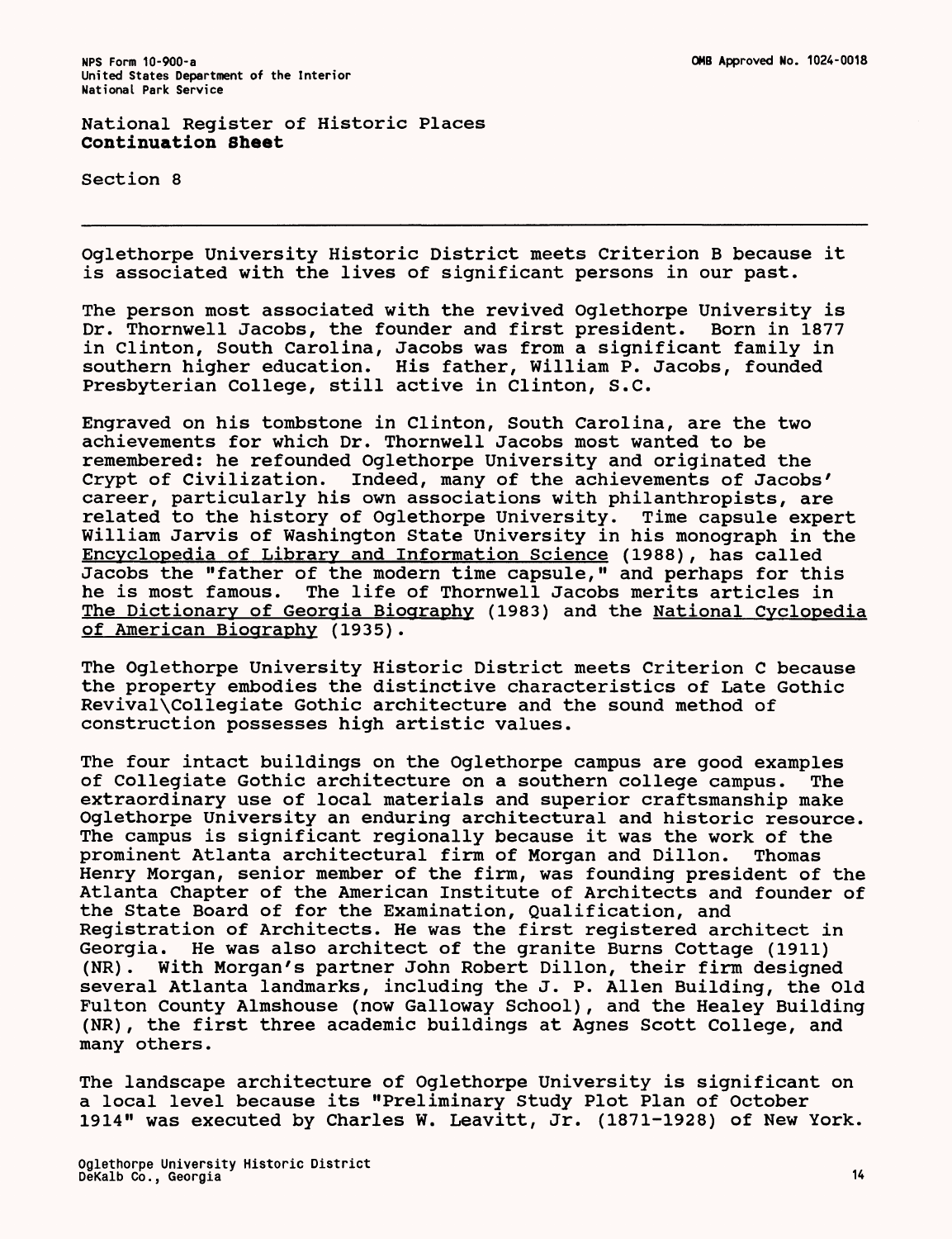National Register of Historic Places **Continuation Sheet**

Section 8

During his career was a landscape engineer and city planner Leavitt designed and supervised the layout and construction of many parks and campuses. Among his other works in Georgia are the grounds of the University of Georgia, the Berry School in Rome, Georgia, and the city-planned acres added to Brunswick, Georgia.

The National Level of Significance was selected for this nomination because of the Crypt of Civilization. It was the first time capsule to be conceived and discussed on a national level as evidenced by the article published in the November, 1936 issue of Scientific American. For a long time it was the largest time capsule. It has been included in the Guinness Book of World Records (1990 edition and earlier editions) as "the first successful attempt to bury a record of this culture for any future inhabitants or visitors to the planet Earth." It has been the object of several historical articles and is still considered today a unique example of the time capsule concept.

**Criteria Considerations (if applicable)** N/A

# **Period of significance (justification)**

1915-1943: This is justified as the period of time from the laying of the cornerstone of the first campus building through the end of the administration of Dr. Thornwell Jacobs, the founding president of the new Oglethorpe University.

# **Contributing/Noncontributing Resources (explanation, if necessary)**

The three historic academic buildings and the historic Hermance Stadium are the contributing structures and are all relatively intact. The three non-contributing buildings are Faith Hall and Goslin Hall, which were included for the sake of the boundary and are noncontributing due to changes and age, and the new gatehouse, built in 1987. The two contributing sites are the landscape plan and the athletic field. The contributing structure is the Crypt of Civilization.

## **Developmental history/historic context (if applicable)**

The history of the Oglethorpe University Historic District must begin with a brief discussion of the earlier institution from which came its institutional and cultural roots. The original or "old" Oglethorpe University had originally been chartered in December, 1835 by the Georgia Legislature for Georgia Presbyterians and constructed soon afterward on the outskirts of Milledgeville, Georgia, then the capital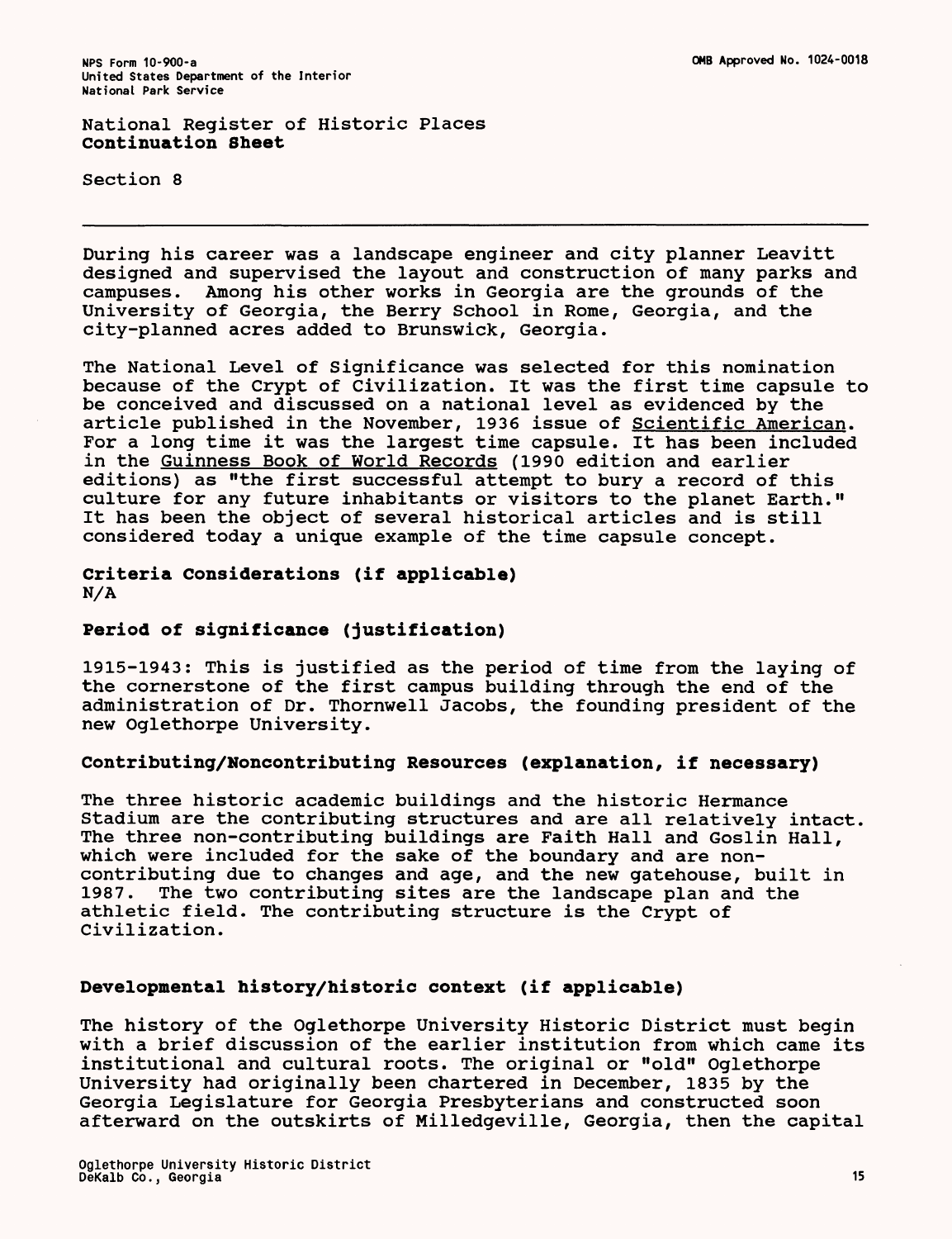National Register of Historic Places Continuation Sheet

Section 8

of Georgia. Oglethorpe was the oldest denominational institution of higher education in the Deep South according to Ablea Godbold in The Church College of the Old South. It preceded by a year the wave of religious-based institutions chartered in 1836. Its faculty included the first academician to hold the Ph.D. in Georgia, James Woodrow, and famed geologist Joseph LeConte. Its most distinguished alumnus was poet Sidney Lanier, who graduated in 1860. The school invested its endowment in the Confederacy and was said to have "died at Gettysburg." It was forced to close at the end of the Civil War as Federal forces arrived in Milledgeville in the fall of 1864. Although all the historic buildings are now gone, the last surviving one, Thalian Hall, was placed on the NR in 1978 and demolished in 1990. In the 1870's Oglethorpe University, which has been always near the capital of Georgia, was briefly and unsuccessfully established on the site of the present Atlanta City Hall.

When the idea to create a new Oglethorpe University in Atlanta developed, it did so in the mind of Dr. Thornwell Jacobs. Set to be president of Oglethorpe from 1915 to 1943, Dr. Thornwell Jacobs, wrote a letter to his Executive Committee on May 6, 1914, which set out goals for aesthetic standards in the construction of a revived<br>institution. Jacobs noted "an exceptional architectural opport Jacobs noted "an exceptional architectural opportunity" for the revived institution to design a "living memorial" to James Edward Oglethorpe, the founder of Georgia. According to documents filed on April 24, 1914 in Fulton County, Atlanta, C. H. Ashford of the Silver Lake Park Company deeded a 48.16 acre tract of land in DeKalb County to Thornwell Jacobs. Jacobs paid the nominal sum of \$10.00 with the proviso, among others, that the land be used "for educational purposes." At the time Peachtree Road was a dirt avenue which cut through virgin forest and thus the college was located on the outskirts of the city of Atlanta. Ground was broken on the campus in 1914 and the cornerstone of the first building was laid on January 21, 1915. The buildings were designed by the premier Atlanta architectural firm of Morgan and Dillon. The landscape engineer was Charles W. Leavitt, Jr., of New York City. The revived campus opened with one building (the Administration Building, in 1947 renamed Phoebe Hearst Memorial Hall) in the Fall of 1916.

From 1913 to 1915 the revived Oglethorpe University was refounded at its present location by Dr. Thornwell Jacobs (1877-1956), who was a Presbyterian minister. The laying of the cornerstone in 1915 was done in the presence of Oglethorpe alumni of 1860 and 1861, symbolically connecting the old university with the new.

Dr. Jacobs had been influential in the development of higher education in Atlanta. In 1909 he began a successful campaign as executive director to raise \$150,000 for Agnes Scott College for women in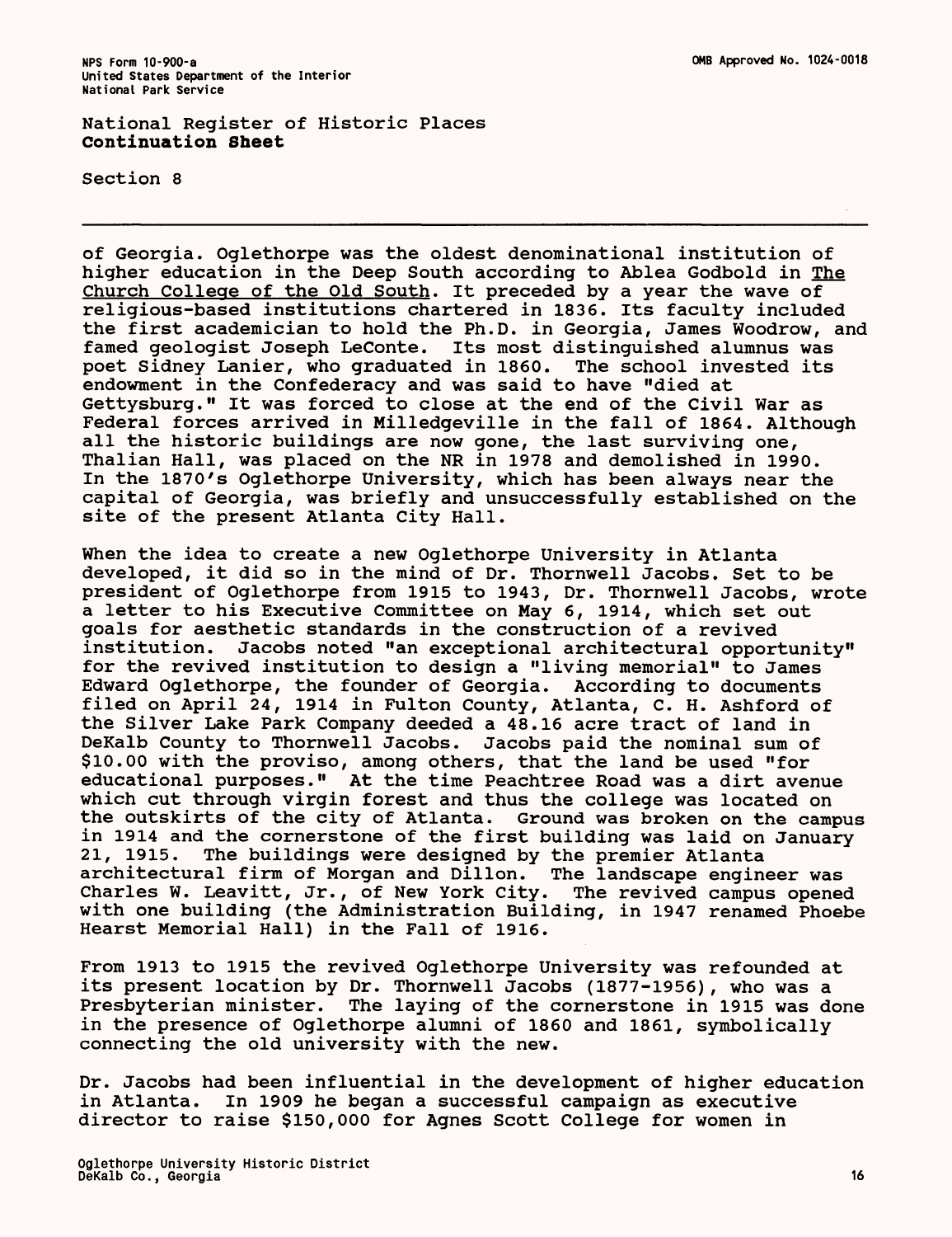National Register of Historic Places **Continuation Sheet**

Section 8

Decatur. In 1910 Jacobs wrote a significant article, "Shall We Irrigate an Educational Sahara" that appeared in the Presbyterian of the South. This article commenced a campaign to raise funds from This article commenced a campaign to raise funds from individual Presbyterian congregations. Jacobs had lamented the real lack of higher education opportunities for white men in Atlanta. (Oglethorpe's land donation from C.H. Ashford in 1914 stipulated "a University for white students only, that is, for students other than of African descent....") Jacobs applauded black education at Atlanta University and touted Atlanta as the coming educational center of the New South. (Later, by 1920, Emory University was newly established in Atlanta.)

Oglethorpe University reflected many broad patterns of independent higher education under Thornwell Jacobs's presidency. As reported in the Atlanta Journal on March 1, 1912, Thornwell Jacobs had secured the support of 42 prominent Atlanta donors who contributed \$1000 a piece for the refounding of Oglethorpe University. Some of the outstanding Civic and business leaders who contributed were: Ivan Alien; J. W. English; Samuel Inman; John K. Ottley; [Governor] Hoke Smith; and J. P. Stevens. The school never realized a Presbyterian affiliation because of bylaws that required independence from church courts. And in the 1920's Oglethorpe was branded a center of heresy for teaching the Darwinian theory of Evolution, which was done with Jacobs's consent.

By 1920, when it graduated its first class, it was non-sectarian, and, like most other Southern universities, was all white.

In the 1920's and 1930's Oglethorpe University entered "big time" The Oglethorpe University nickname "Stormy Petrels" is<br>erican intercollegiate athletics. In 1924 and 1930 unique in American intercollegiate athletics. Oglethorpe won the southern intercollegiate baseball championship. The school was not as successful in football, but did defeat Georgia Tech in 1926 and the University of Georgia in 1929. So important were these victories that they are forever recorded in stone on the walls<br>of Hermance Stadium. But by 1931 Dr Jacobs was disillusioned with the But by 1931 Dr Jacobs was disillusioned with the expense and corruption of intercollegiate athletics. He became an articulate critic publishing syndicated articles in the New York American. Oglethorpe University is associated with the lives of several sports personalities significant in our past. Luke Appling, enshrined in the Baseball Hall of Fame at Cooperstown, New York, was Oglethorpe's greatest athlete. He was perhaps the greatest player to go from college to the major league players and he is enshrined in the Georgia Sports Hall of Fame.

In the 1920's and 1930's Jacobs cultivated institutional support from notables who helped finance educational innovations. These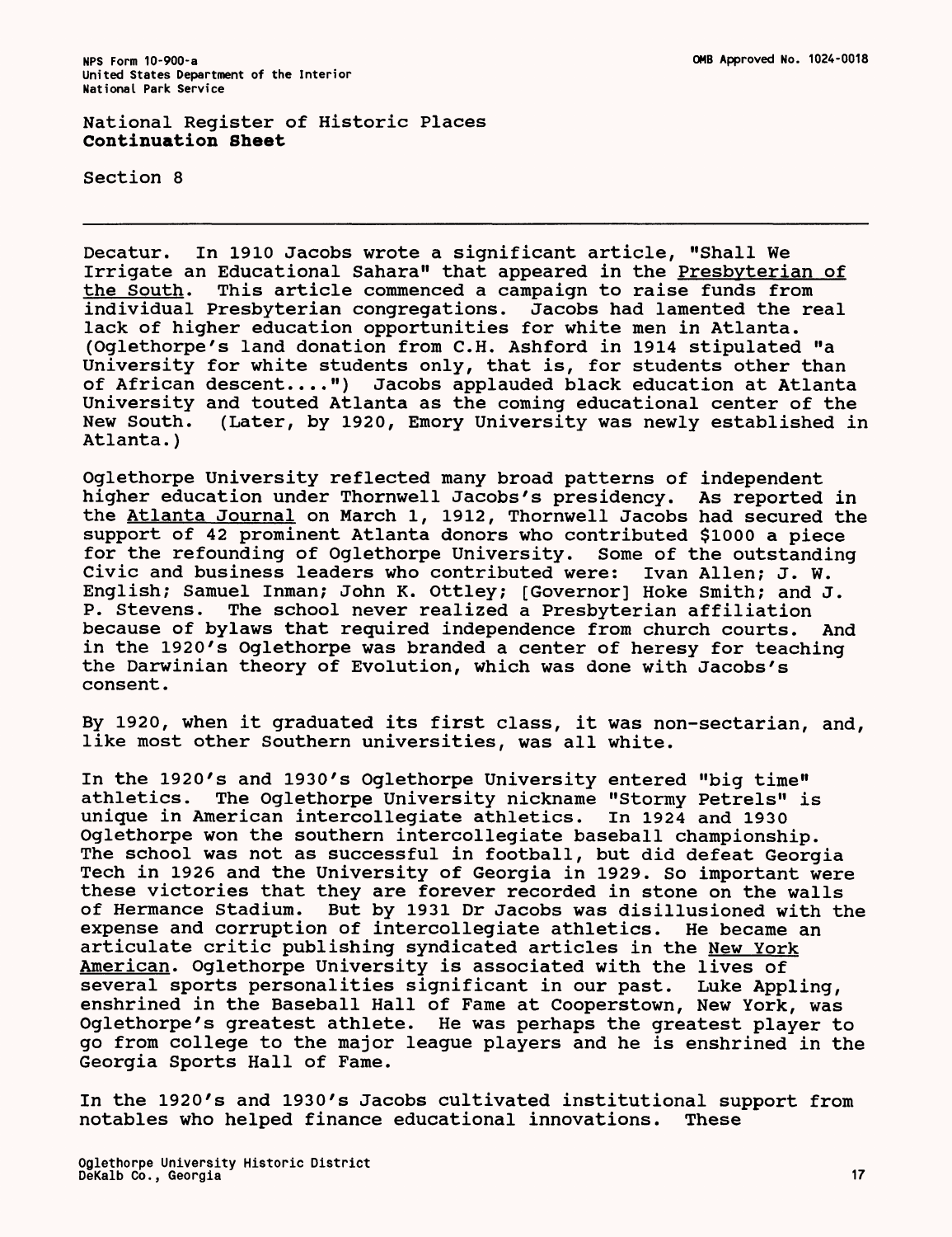National Register of Historic Places **Continuation Sheet**

Section 8

philanthropists included publisher William Randolph Hearst, financier Bernard Baruch (who saved the institution from foreclosure during the Great Depression), and Coca-Cola bottler J.T. Lupton. In 1931 Great Depression), and Coca-Cola bottler J.T. Lupton. Oglethorpe began perhaps the first college radio station, WJTL, named after Lupton. The station, which offered both entertainment and college credit courses, lasted for about three years. Beginning in 1928, the Oglethorpe University Press published a small but influential poetry magazine entitled Bozart and Contemporary Verse. A London newspaper is said to have referred to Bozart as "the leading magazine of verse." It had more subscribers in New York City and<br>abroad than in Atlanta. The Bozart editor was Oglethorpe's Ernest The Bozart editor was Oglethorpe's Ernest Hartsock, who had the unique title of "professor of poetics." In 1929 Hartsock was recipient of the annual award for excellence presented by the American Poetry Society. It recognized Hartsock's piece entitled "Strange Splendor." The Atlanta Journal paid for his way to New York City to receive the award. The following year Hartsock died of anemia at the age of 27.

Oglethorpe was known for the controversial practice of awarding numerous honorary degrees. Recipients included former president Woodrow Wilson in absentia at the first graduation in 1920, Baruch, Hearst, Walter Lippmann, Amelia Earhart, and Joseph P. Kennedy. Perhaps most significant was Franklin D. Roosevelt. In 1932 he delivered the Oglethorpe commencement address. In one of his most important speeches, FDR called for a "bold persistent experiment." Roosevelt thus revealed a philosophy for the upcoming New Deal.

In 1940, on the eve of World War II involvement by the United States, Thornwell Jacobs sealed the Crypt of Civilization, not to be opened until 8113 A.D., on the Oglethorpe University campus. The Crypt was the first time capsule sealed on a college campus. Oglethorpe University's Crypt of Civilization has long been described in the Guinness Book of World Records (1990 edition) as "the first successful attempt to bury a record of this culture for any future inhabitants or visitors to the planet Earth." The time capsule contains a "museum" of academic information and popular culture.

The idea for Oglethorpe University's unique time capsule was first put forward by Dr. Thornwell Jacobs in an article entitled "Today-Tomorrow: Archaeology in 8113 A.D." in the November 1936 issue of Scientific American magazine. Jacobs called for the preservation of artifacts, microfilms, and other artifacts in a "running story" to record civilization from its origins through the middle of the twentieth century.

Jacobs chose the year 8113 A.D. for the projected opening of the Crypt for a specific reason. By 1936, 6177 years of recorded civilization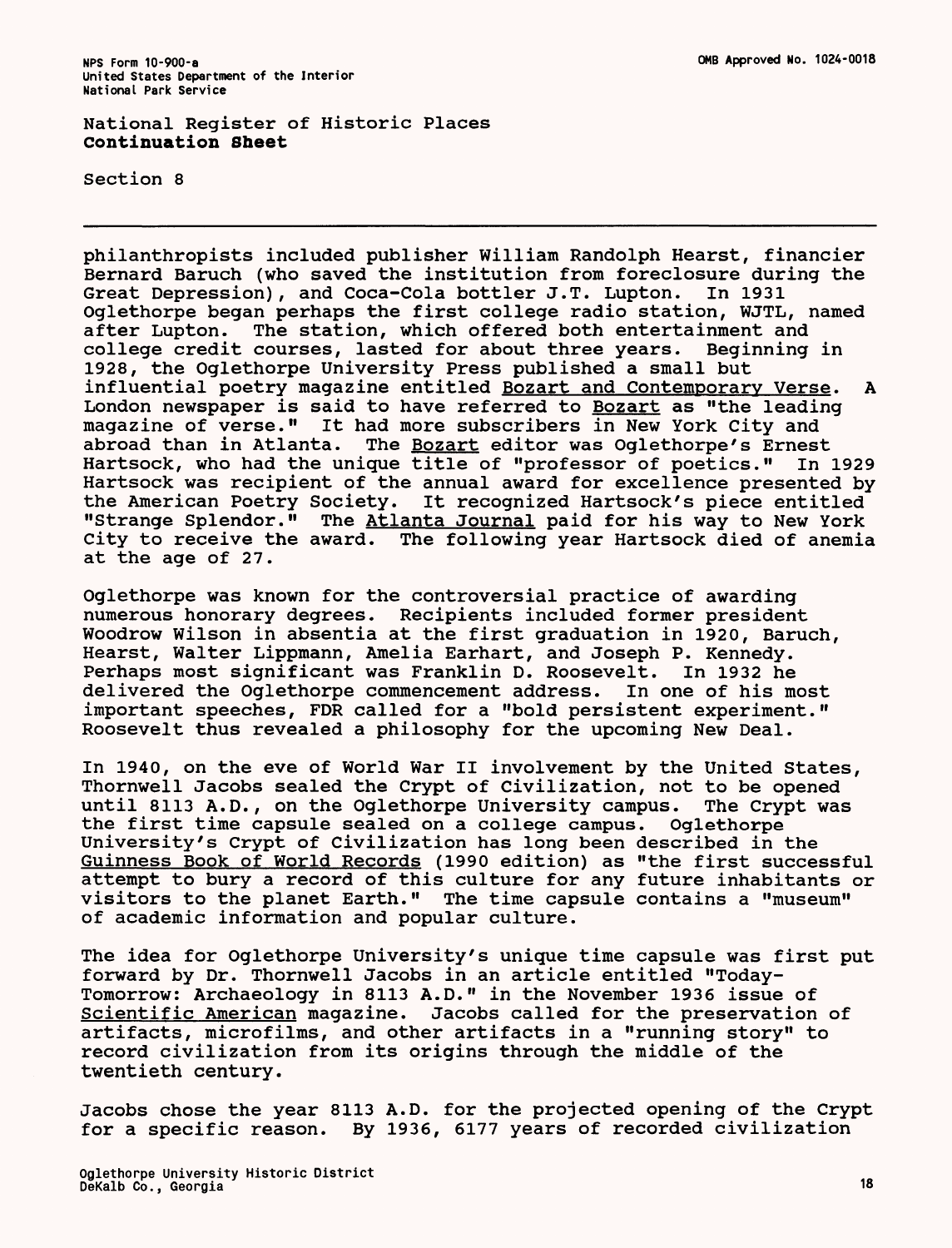National Register of Historic Places **Continuation Sheet**

Section 8

had elapsed, if one used Egyptologist James Breasted's benchmark date of 4241 B.C. Jacobs projected forward 6177 years from 1936, thus arriving at the year 8113 A.D. He hoped that scholars would be able to examine a "midpoint in human history" if the Crypt were to be opened at the appointed time.

Jacobs believed a university setting, which can survive political and social turmoil, was almost ideal for the location of the Crypt. He believed Atlanta, situated on bedrock granite of the Appalachian Mountains, offered rare geologic stability. He believed that the sturdy granite buildings would last from "two to five thousand years" and that certainly the foundations would last even longer as an archaeological ruin. Jacobs had been inspired by the openings of the Egyptian royal tombs, especially that of King Tut in 1922.

The Crypt of Civilization was a good faith effort to preserve artifacts scientifically. It was implemented by archivist T. K. Peters, a scientist and inventor of the microfilm camera. After the Crypt project, Peters headed up the preservation of the Confederate flags in the Georgia State Capitol. The door to the Crypt was designed by Craig M. Bollman, at the time with American Rolling Mill Co. of Middletown, Ohio. He selected stainless steel as the only substance that would stand the forces of water, fire, and corrosion.

The federal government helped in two significant ways. The Bureau of Standards gave expert consultation of the preservation of the objects in a hermetically sealed environment. After the crypt was sealed behind its stainless steel door, the U.S. Coast and Geodetic Survey mapped the location. A marker was placed on the highest part of the campus, on one of the Lupton Hall towers, in 1941. The Crypt location was inspected by government officials in 1969 and 1991. There is no doubt that Thornwell Jacobs in a unique attempt projected Oglethorpe University as an archaeological site 6000 years into the future.

Since the 50th anniversary of the Crypt, the Oglethorpe administration has taken seriously the admonition on the time capsule's door, which bears the names of Jacobs, Gov. Eugene Talmadge, and Pres. Franklin Roosevelt, to leave the chamber "inviolate" until 8113. In 1990 Oglethorpe made a thorough investigation of the time capsule, based on four cartons of archival documents. Media interest continues yearly, with articles in the New York Times, Los Angeles Times, Atlanta Constitution, and other publications. Electronic media, including CNN and ABC have covered the Crypt. In 1991, Scott Simon of National Public Radio did a 22 minute piece from Atlanta on the Crypt and other time capsules in America.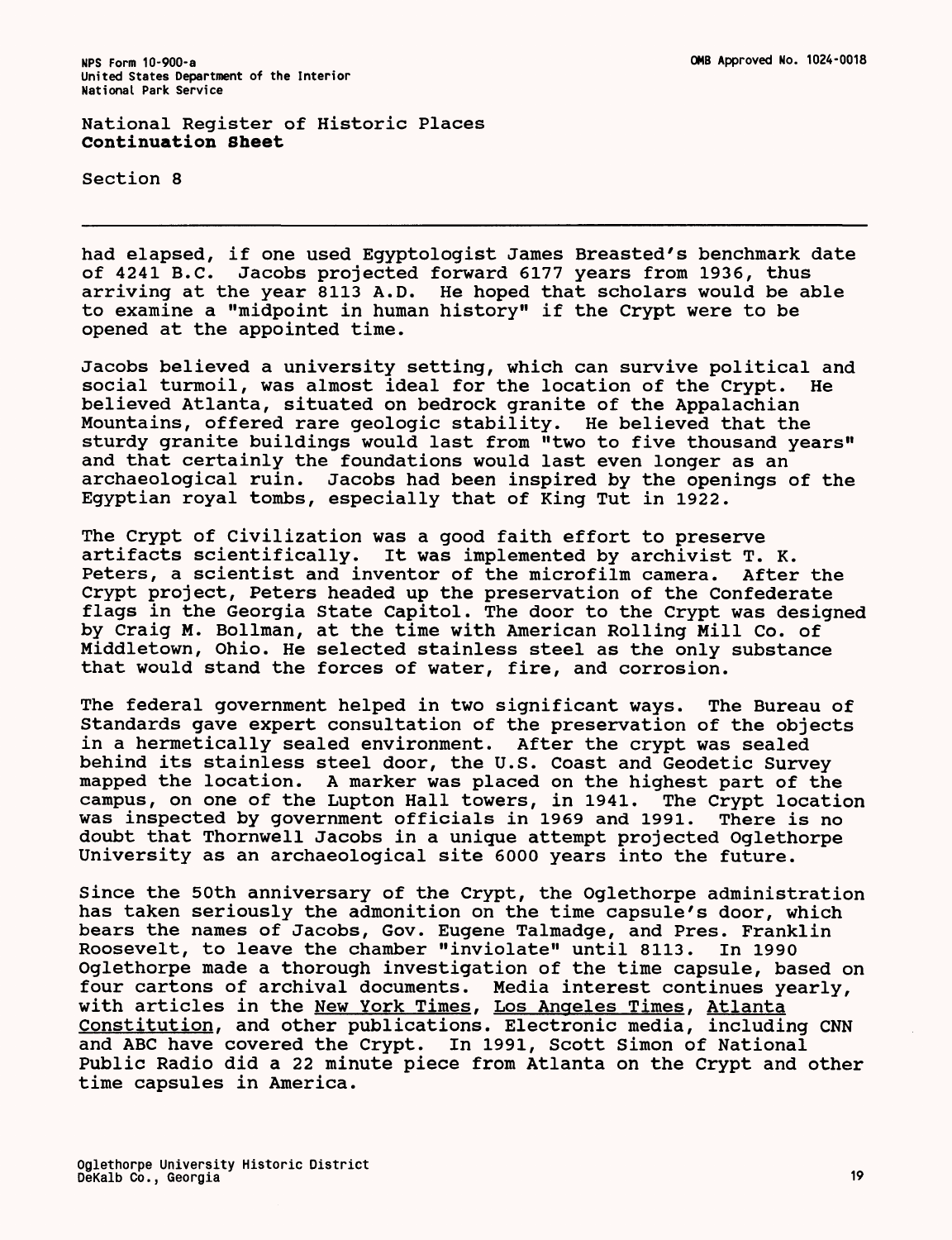National Register of Historic Places **Continuation Sheet**

Section 8

February 12, which is celebrated in Georgia as "Georgia Day" in honor of the founding of the colony of Georgia by Gen. James E. Oglethorpe in Savannah on February 12, 1733, is celebrated on the Oglethorpe University campus as Founder's Day.

Oglethorpe University continues as a viable academic institution with a 1992 enrollment of 1100. It has been non-sectarian since 1920 and coeducational since the 1920s. It has, for some time, been open to students of all races and still seeks to provide a liberal arts education.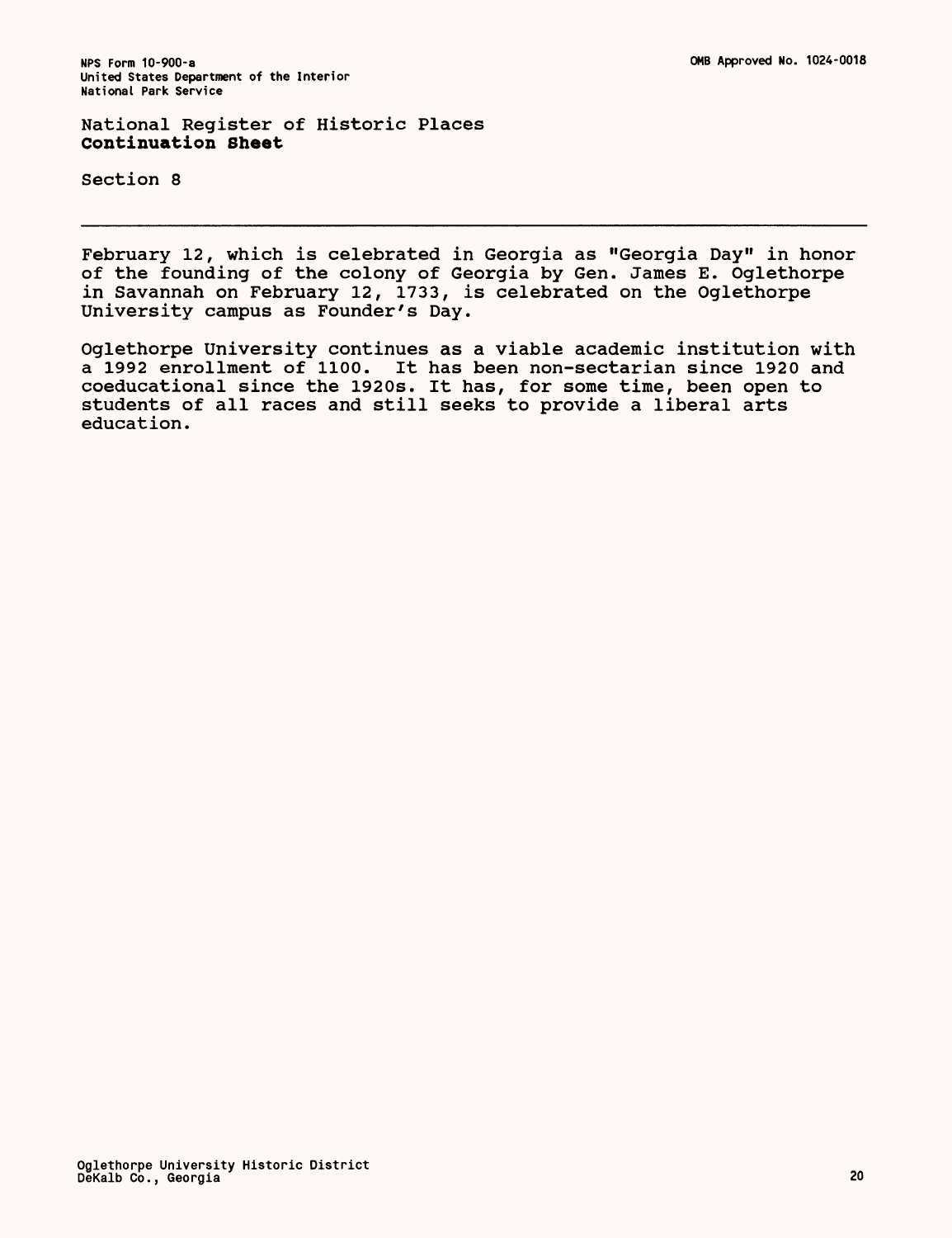# 9. Maior **Bibliographic References**

Selected Bibliography

## Biographical Sketches

"Jacobs, Thornwell"; "Lanier, Sidney"; "Hartsock, Ernest"; "Woodrow, James"; in Dictionary of Georgia Biography (Athens, Georgia: University of Georgia Press, 1983).

"Jacobs, Thornwell," in The National Cyclopedia of American Biography (New York: James T. White and Co., 1935).

## Monographs

Paul Stephen Hudson, "The \*Archaeological Duty' of Thornwell Jacobs: The Oglethorpe Atlanta Crypt of Civilization Time Capsule," Georgia Historical Quarterly (Spring 1991).

Paul Stephen Hudson, "Flight of the Stormy Petrel: The Glory Years of Oglethorpe University Athletics," Atlanta History; A Journal of Georgia and the South. (Summer 1992).

William Jarvis, "Time Capsules," Encyclopedia of Library and Information Science (New York: Marcel Dekker Co., 1985).

# Thornwell Jacobs

Thornwell Jacobs, Step Down Dr. Jacobs; The Autobiography of an Autocrat (Atlanta, Georgia: Westminster Publishers, 1945). Includes diaries, correspondence, press clippings, and major articles of Thornwell Jacobs.

Thornwell Jacobs, "Today-Tomorrow: Archaeology in 8113 A.D." Scientific American. November 1936.

# Oglethorpe University Archives

Architectural Plans, annuals, bulletins, books, catalogues, historical sketches, photographs, scrapbooks. (Many published sources by Oglethorpe University Press), 1916-42.

Crypt of Civilization Archives, Cartons I-IV.

Paul Stephen Hudson, The Oglethorpe Crypt of Civilization Time Capsule (Atlanta, Georgia: Oglethorpe University, 1990) Extensive bibliographic notes included.

T. K. Peters, <u>The Story of the Crypt of Civilization</u> Atlanta, Georgia: Oglethorpe University Press, 1940).

#### Oral History Sources

Extensive interviews with Oglethorpe University Community members: Thomas Chandler, Librarian Emeritus.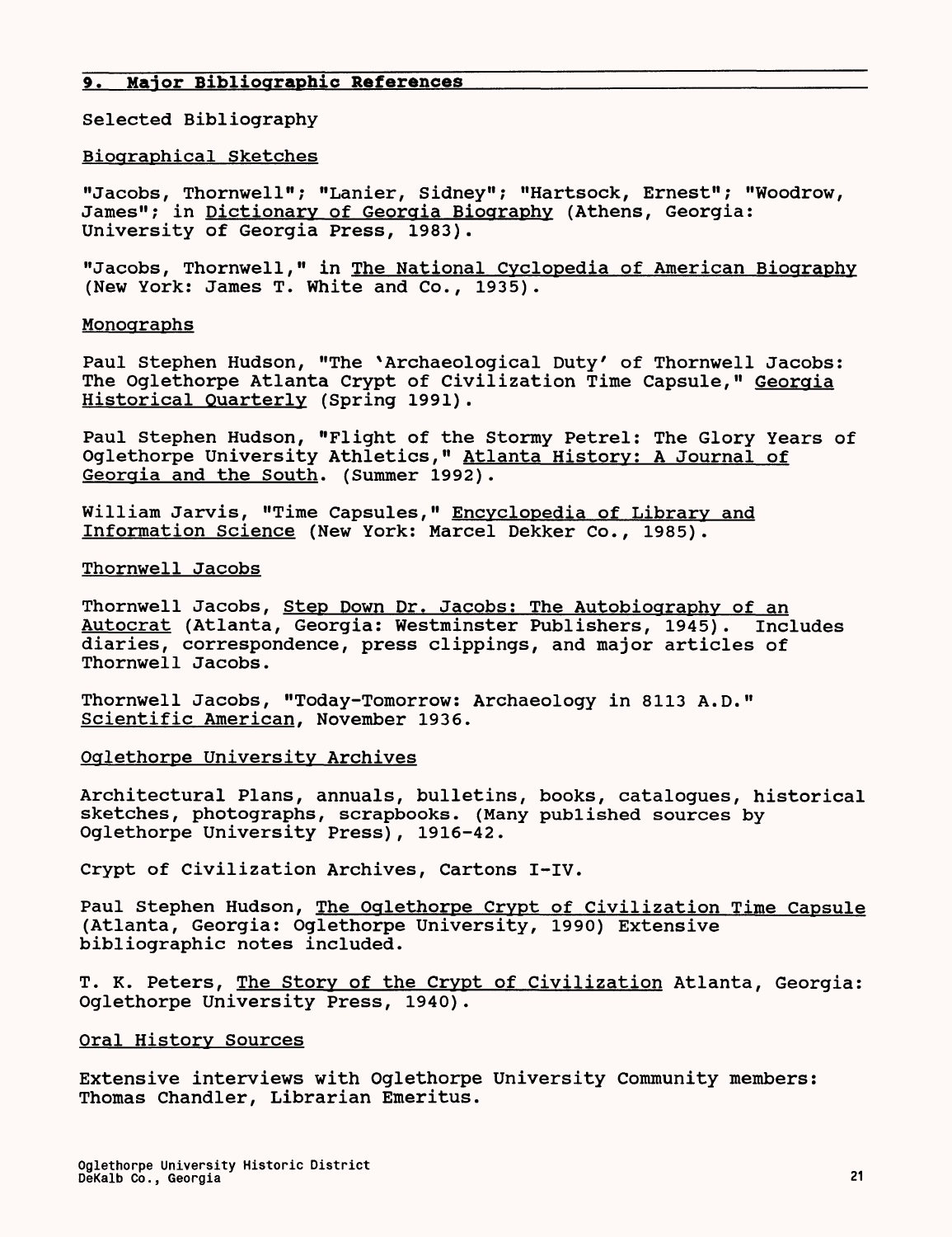## National Register of Historic Places **Continuation Sheet**

Section 9

Mr. Elgin MacConnell, former Oglethorpe administrator, son of two Oglethorpe faculty members.

Mr. George Stewart, Oglethorpe University Archivist.

Mr. Stephen Schmidt, Alumnus of 1940, Oglethorpe athlete, student of Thornwell Jacobs, and longtime Trustee.

Numerous alumni on Alumni weekend gatherings, 1980-1992.

Dr. David Thomas, Professor of History, Oglethorpe University, author of unpublished manuscript on history of Oglethorpe University 1835- 1985.

Dr. Judson Ward, Professor Emeritus of History, Emory University.

**Previous documentation on file (NFS): ( ) N/A**

- (x) **preliminary determination of individual listing (36** CFR **67) has been requested**
- **( ) previously listed in the National Register**
- (x) **previously determined eligible by the National Register**
- **( ) designated a National Historic Landmark**
- **( ) recorded by Historic American Buildings Survey #**
- **( ) recorded by Historic American Engineering Record #**

**Primary location of additional data:**

(x) **State historic preservation office** There are on file the Department of Transportation's Request for a Determination of Eligibility with the National Register draft form being prepared by Dale Jaeger, 1985. Michael Jones, a Georgia Tech graduate student, also completed a draft National Register nomination in 1985 as part of a course, "Preservation and Conservation".

- **( ) Other State Agency**
- (x) **Federal agency**
- **( ) Local government**

(x) **University** Oglethorpe University Archives

(x) **Other, Specify Repository:** Atlanta Historical Society\Atlanta History Center (Architectural Plans in collection of Morgan and Dillon.)

# **Georgia Historic Resources Survey** Number **(if assigned):**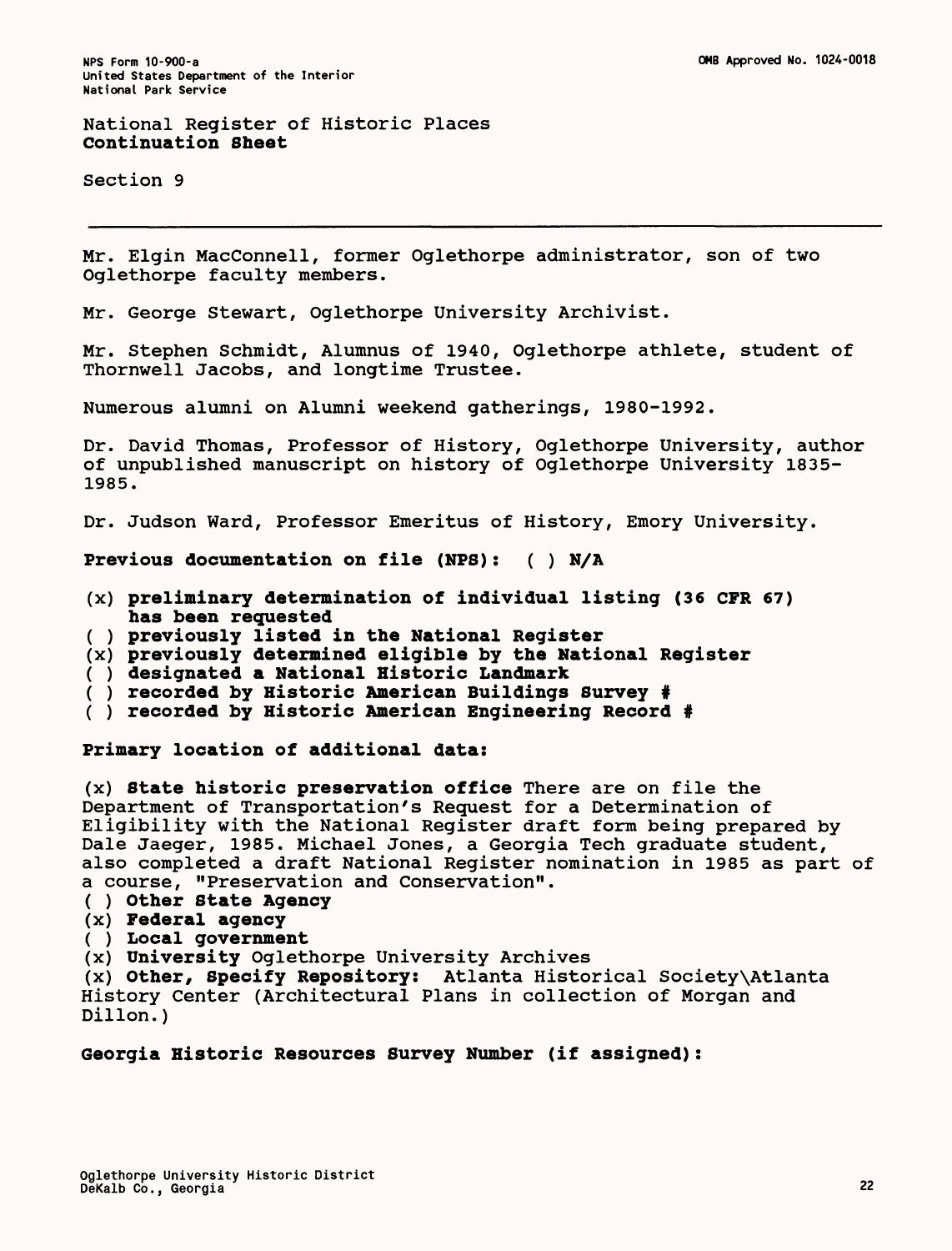#### **Acreage of Property**

less than 10 acres

#### UTM **References**

A) Zone 16 Easting 746800 Northing 3751200

#### **Verbal Boundary Description**

Boundary Explanation; The nomination consists of the portion of the current campus that includes the historic buildings and landscaping.

Oglethorpe University Historic District lies partially in both land lots 273 and 276, in the 18th District of DeKalb County, according to Deed Book #85-98.

The boundary for the Oglethorpe University nomination is drawn to scale  $(1" = 200')$  on the attached aerial photograph of the campus.

In general terms, the boundary is as follows:

On the south, the boundary follows the northern right-of-way of Peachtree Road.

On the east, the boundary follows the northwestern side of Lanier Drive north of Peachtree Road, then runs along the western edge of the parking lot on the east side of Phoebe Hearst Hall, then following a terrace or berm across an open expanse of lawn between Phoebe Hearst Hall and the nonhistoric Traer Hall (excluded from the district), then parallel to and just to the west of Traer Hall to a point in the woods where it meets the northern boundary line.

On the north, the boundary runs east-west immediately behind (to the north of) the new addition to the rear of Lowry Hall/Weltner Library, between the building and the adjacent parking lot further north (which is excluded).

On the west, the boundary follows the eastern edge of a campus road immediately west of Faith Hall and Goslin Hall (two nonhistoric buildings included in the district because of their proximity to the quadrangle). The boundary then runs west, from the southeastern intersection of the campus road and the Field House parking lot, across the northern edge of an athletic field just south of the Field House, to an unnamed street west of the athletic field and Hermance It then follows the eastern edge of the unnamed road to its intersection with Peachtree Road.

South of the nominated property are Peachtree Road, rapid rail tracks, and railroad tracks. East of the nominated property is Lanier Drive, several parking lots, and nonhistoric buildings including Traer Hall and Goodman Hall. North of the nominated property, directly behind Lowry Hall, excluded from the nominated property, is a new three-level parking lot and a cleared, graveled area. West of the nominated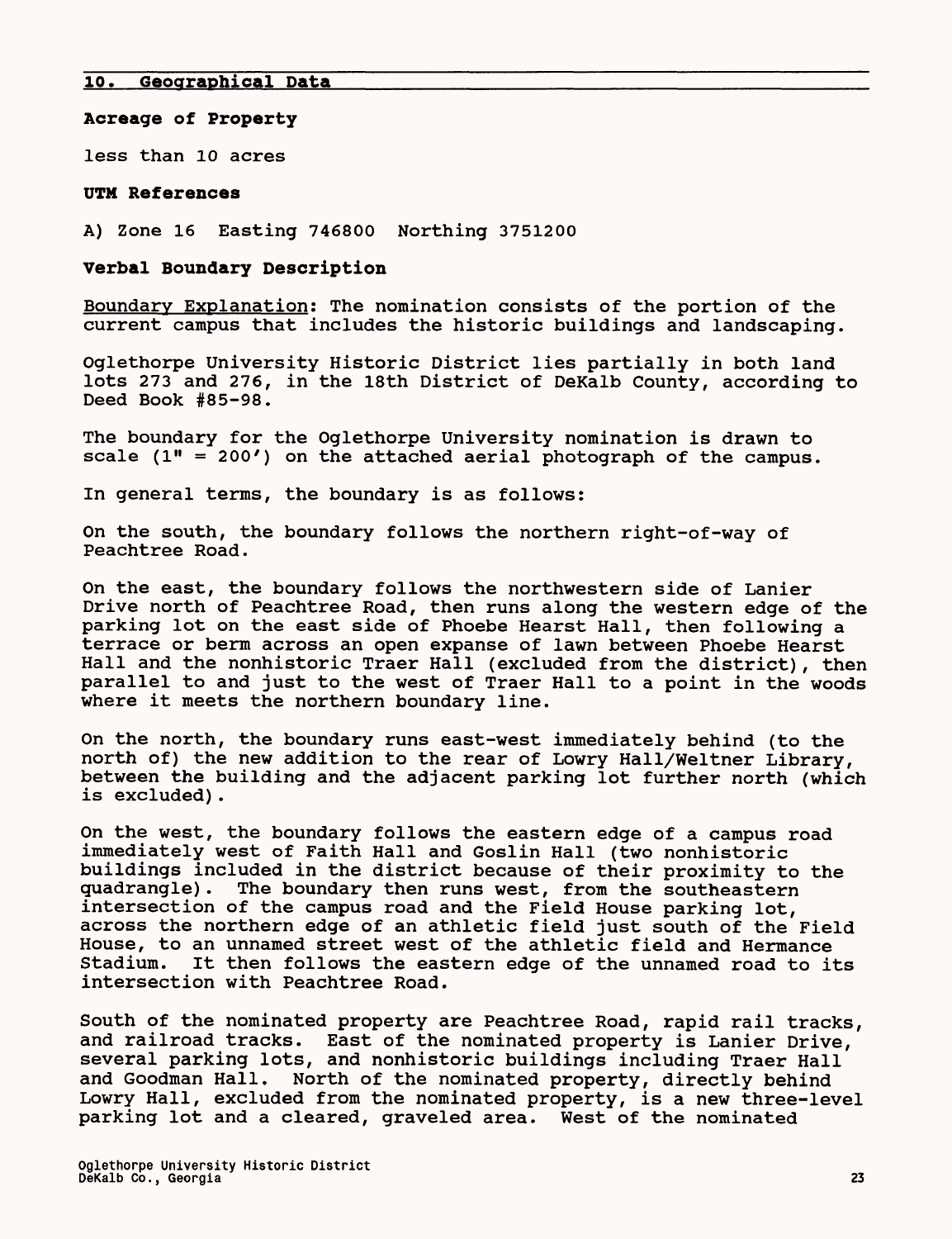National Register of Historic Places **Continuation Sheet**

Section 10

property are nonhistoric athletic facilities north of the Field House, a parking lot associated with the Field House, and the Field House itself, as well as currently undeveloped land along the unnamed street west of Hermance Stadium.

# BOUNDARY JUSTIFICATION

The boundary includes the extant contiguous historic resources associated with Oglethorpe University: three historic campus buildings (Phoebe Hearst Hall, Lupton Hall, and Lowry Hall), Hermance Stadium and its related athletic field, the "quadrangle" south of Lowry Hall, and the landscaped "front yard" with its "thermometer" drive fronting Peachtree Road. Excluded from the district are parking lots and nonhistoric buildings wherever possible.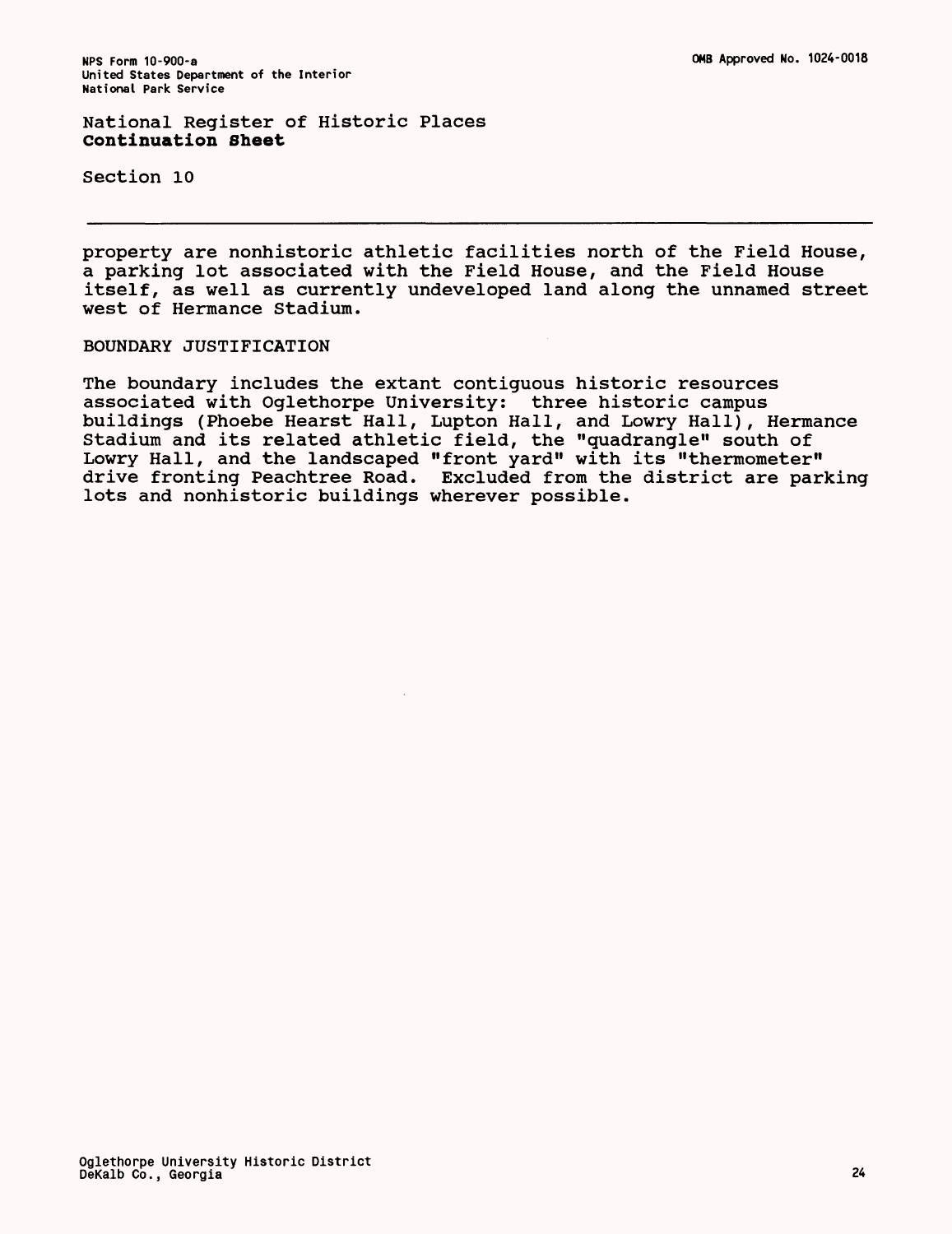## **11. Form Prepared Bv**

**name/title** Kenneth H. Thomas, Jr., Historian, based on work by Paul Stephen Hudson, Registrar and Lecturer in History, Oglethorpe University **organization** Office of Historic Preservation, Georgia Department of Natural Resources **street & number** 205 Butler St., Suite 1462 **city or town** Atlanta **state** Georgia **zip code** 30334 **telephone** (404) 656-2840 **date** June 15, 1994

**(HPS form version 10-29-91)**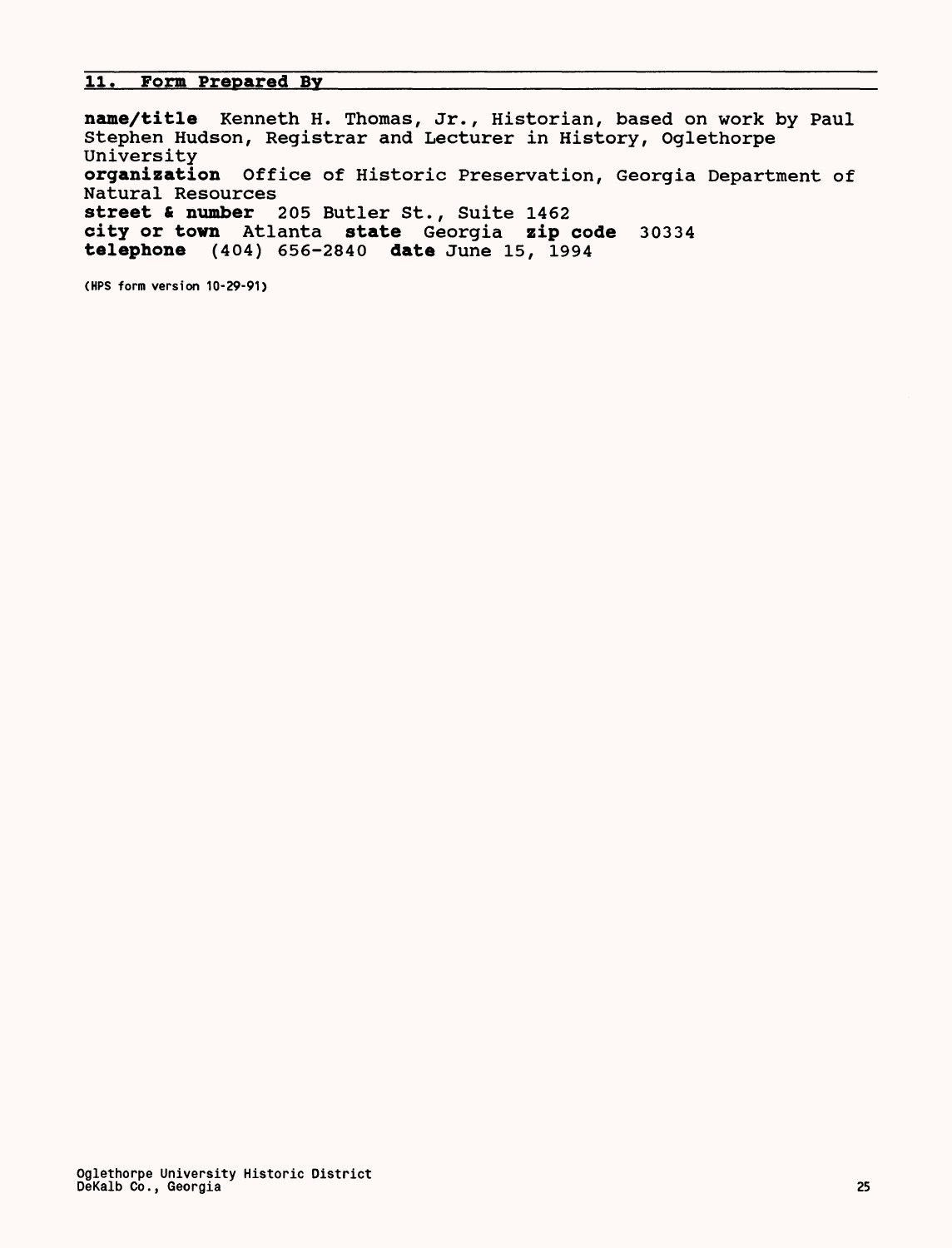# **National Register of Historic Places Continuation Sheet**

Photographs

| Oglethorpe University Historic District,<br>Name of Property:<br>including the Crypt of Civilization<br>City or Vicinity:<br>Atlanta<br>DeKalb<br>County:<br>State:<br>Georgia<br>Photographer:<br>James R. Lockhart<br><b>Negative Filed:</b><br>Georgia Department of Natural Resources<br>Date Photographed:<br>March, 1993 |
|--------------------------------------------------------------------------------------------------------------------------------------------------------------------------------------------------------------------------------------------------------------------------------------------------------------------------------|
| Description of Photograph(s):                                                                                                                                                                                                                                                                                                  |
| Hermance Stadium; photographer facing northwest.<br>$1$ of $20:$                                                                                                                                                                                                                                                               |
| 2 of 20: Hermance Stadium, interior from top of Lupton Hall;<br>photographer facing south.                                                                                                                                                                                                                                     |
| 3 of 20: MacConnell Gatehouse toward Lupton Hall, Hearst Hall to the<br>right; photographer facing northwest.                                                                                                                                                                                                                  |
| Lupton Hall on the left, Hearst Hall on the right;<br>4 of 20:<br>photographer facing north.                                                                                                                                                                                                                                   |
| Entrance driveway and quadrangle, Lowry Hall in distance;<br>5 of 20:<br>photographer facing northwest.                                                                                                                                                                                                                        |
| Entrance driveway/landscaping from top of Lupton Hall;<br>$6$ of $20:$<br>photographer facing northeast.                                                                                                                                                                                                                       |
| Entrance driveway from top of Lupton Hall; photographer<br>7 of 20:<br>facing northeast.                                                                                                                                                                                                                                       |
| 8 of 20: Hearst Hall; photographer facing north.                                                                                                                                                                                                                                                                               |
| Hearst Hall from top of Lupton Hall; photographer facing<br>9 of 20:<br>northeast.                                                                                                                                                                                                                                             |
| 10 of 20: Entrance door to Crypt of Civilization, bottom floor of<br>Hearst Hall; photographer facing northwest.                                                                                                                                                                                                               |
| 11 of 20: Great Hall on the first floor of Hearst Hall; photographer<br>facing north.                                                                                                                                                                                                                                          |
| 12 of 20: Lupton Hall with carillon; photographer facing west.                                                                                                                                                                                                                                                                 |